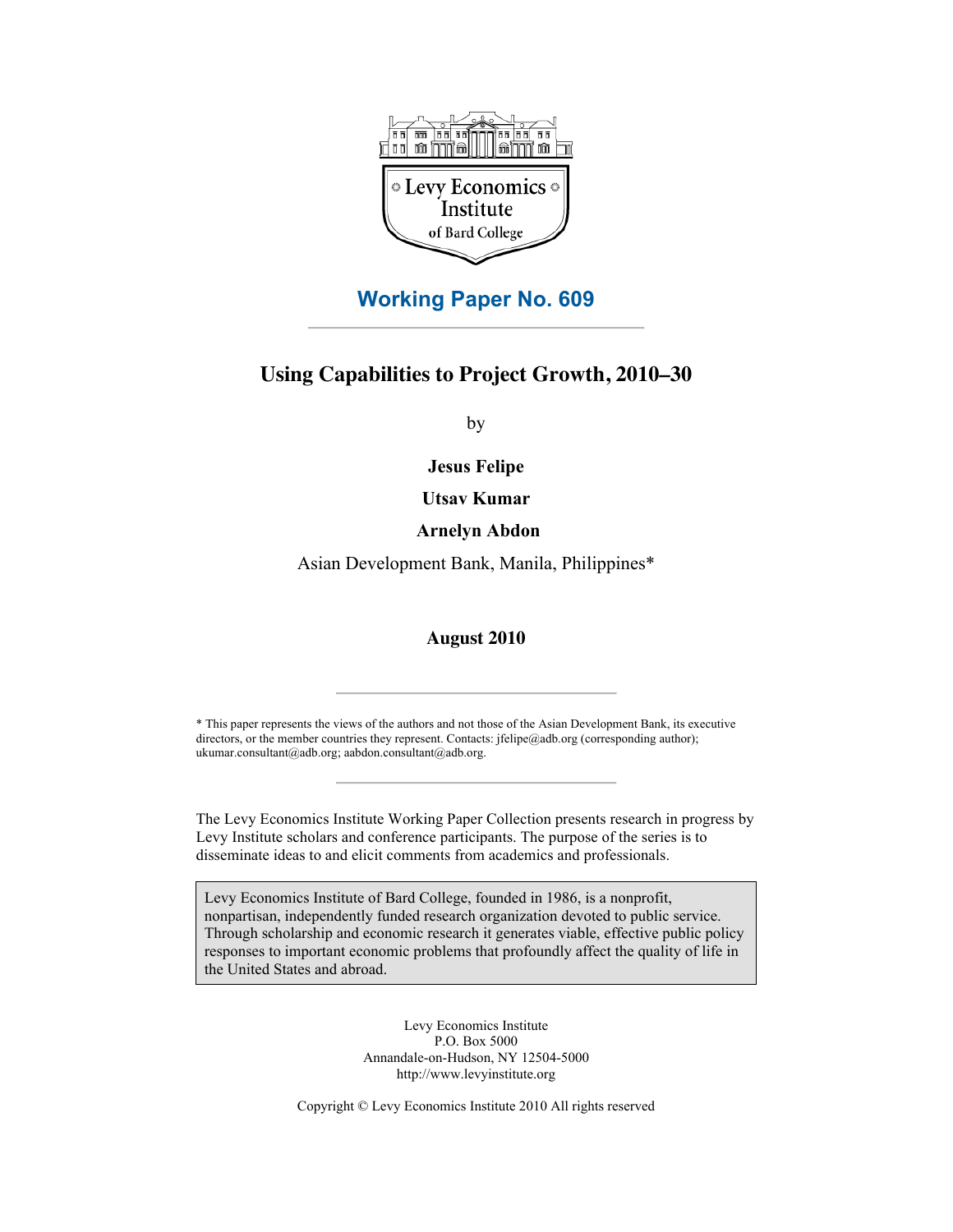## **ABSTRACT**

We forecast average annual GDP growth for 147 countries for 2010–30. We use a cross-country regression model where the long-run fundamentals are determined by countries' accumulated capabilities and the capacity to undergo structural transformation.

**Keywords:** Capabilities; Forecast; Growth

**JEL Classifications:** C53, 050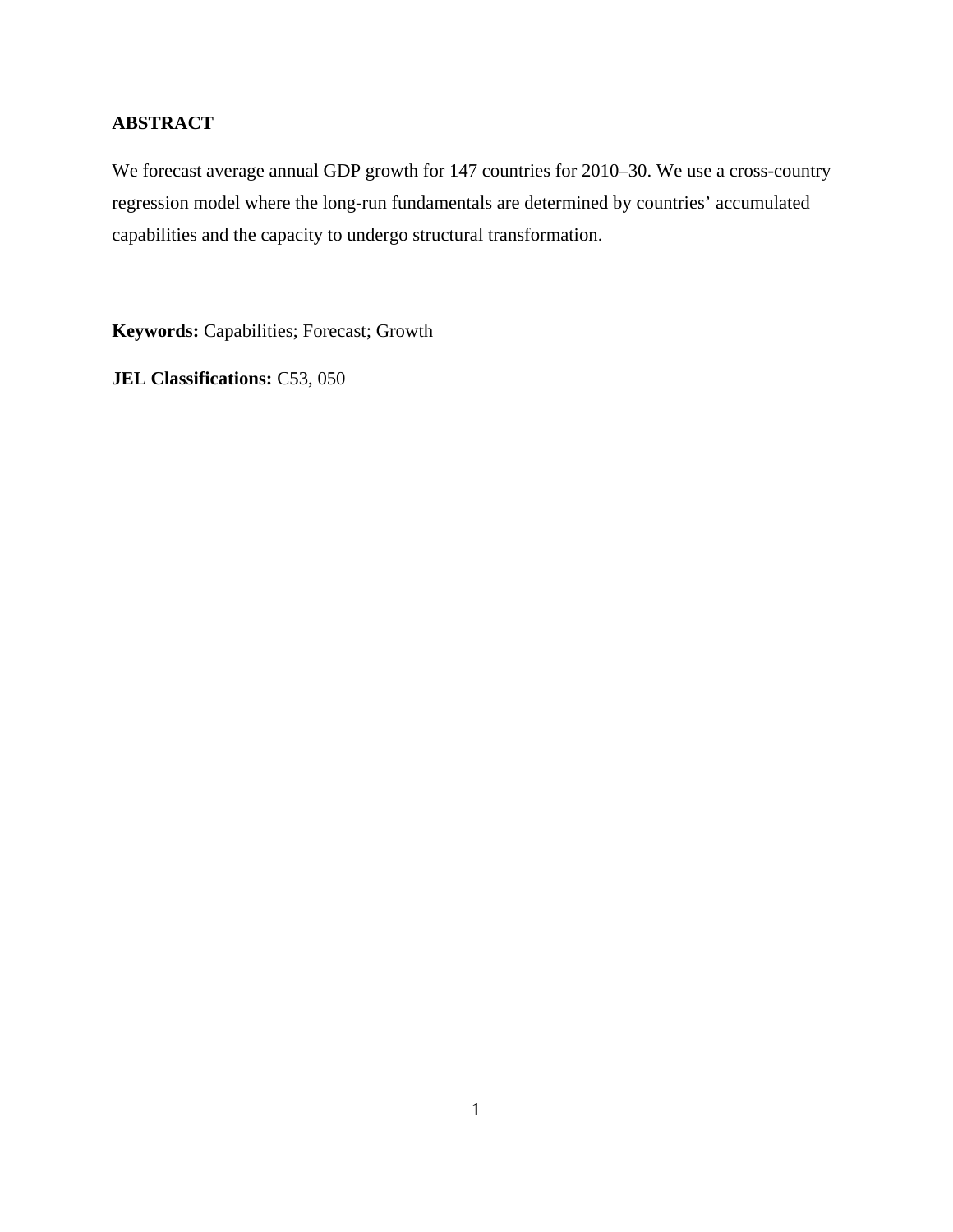#### **I. INTRODUCTION**

We forecast growth rates for 2010–30 by estimating a cross-country reduced form conditionalconvergence regression, augmented with variables that account for a country's accumulated capabilities and capacity to undergo structural transformation. We define structural transformation as the process by which countries change what they produce and how they do it. It also involves the upgrading and diversification of the production and export baskets. Structural transformation results in shifts in the output and employment structures, away from lowproductivity and low-wage activities into high-productivity and high-wage activities. As a consequence, structural transformation is the key for a country to shift from low-income to highincome.

In recent research, Hidalgo et al. (2007) and Hausmann et al. (2007) argue that while growth and development are the result of structural transformation, not all kinds of activities have the same implications for a country's development prospects. Hausmann et al. (2007) show that the composition of a country's export basket has important consequences for its growth prospects and show that, after controlling for initial income, countries with more sophisticated export baskets grow faster. On these grounds, Hidalgo et al. (2007) argue that development should be understood as a process of accumulating more complex sets of capabilities and of finding paths that create incentives for those capabilities to be accumulated and used. The implication is that a sustainable growth trajectory must involve the introduction of new goods and not merely involve continual learning on a fixed set of goods.

In this paper, we use set of variables that measure a country's capabilities, which we consider to be a fundamental determinant of long-term growth, to forecast long-term growth rates. Specifically, we use: (i) the sophistication level of a country's export basket; (ii) diversification of a country's export basket; and (iii) the size of available opportunities for future growth.

 The rest of the paper is organized as follows. Section 2 discusses the forecasting methodology. Section 3 presents the results from the cross-country regression models. Section 4 discusses how values for some of the key variables are projected and presents our growth projections for 147 countries. Section 5 compares our forecasts with those of other studies and discusses if China can achieve an average annual growth are of 8–10% during 2010–30. We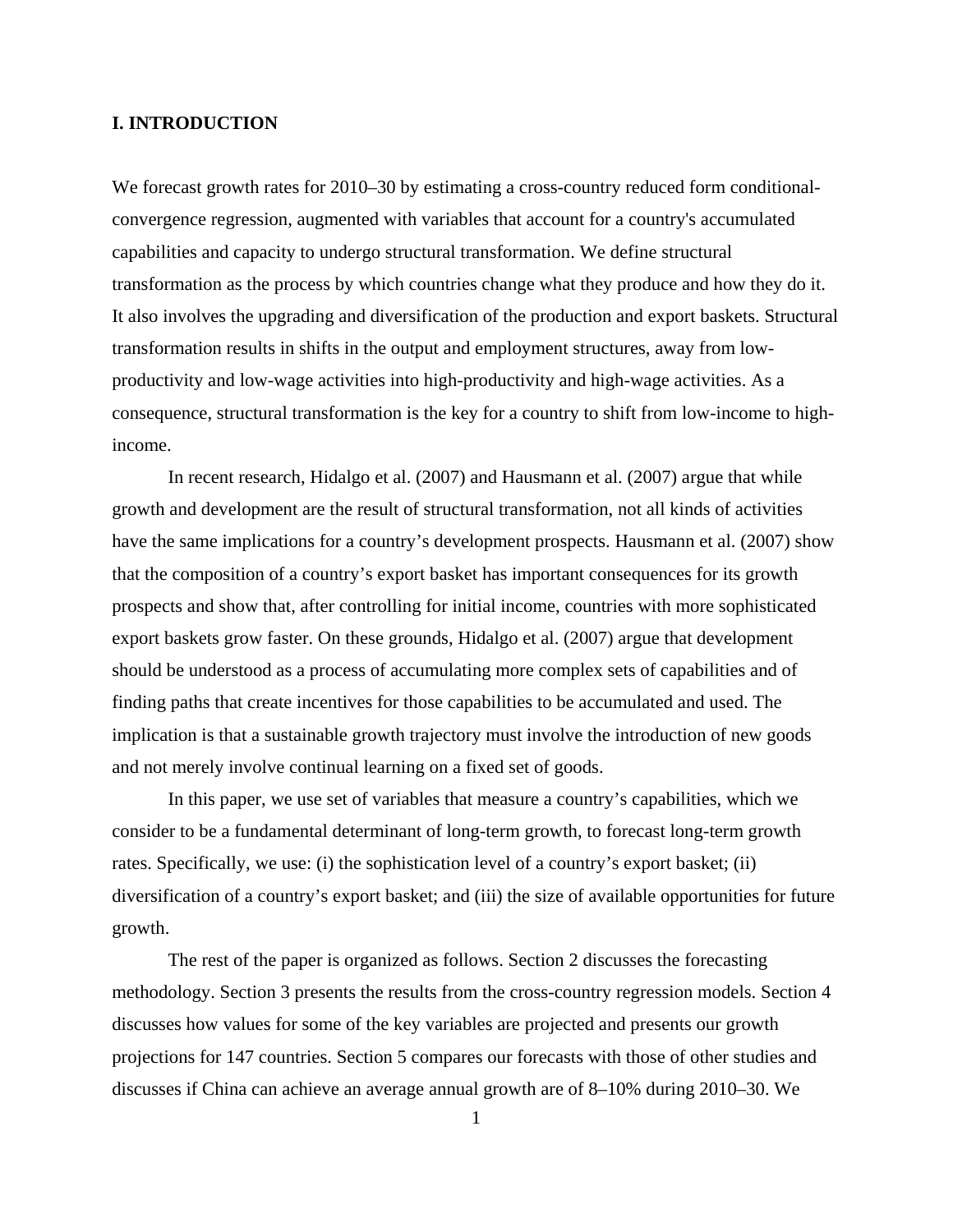would like to caution against using the approach adopted in this paper to project growth rates for the short- to medium-term. Likewise, we do not attempt to address the shortcomings of the crosscountry growth regression approach. Our view is that one can learn from the historical crosscountry growth experience, determined by the fundamentals of growth (in our case capabilities), and use the resulting relationship to project long-term growth rates based on the current state of fundamentals.

#### **2. METHODOLOGY AND DATA**

Recently, some attempts have been made at using cross-country regression models to project long-term economic growth. For example, Wilson and Stupnytska (2007), Jorgenson and Vu (2008), Carone et al. (2006), and Dadush and Stencil (2010) use a growth accounting framework.

Batista and Zalduendo (2004) use a cross-country regression framework to examine if IMF's medium-term (five-year ahead) projections can be improved by using information on macroeconomic management (such as inflation and fiscal balance), structural variables (such as openness to trade, strength of the financial sector, black market exchange rage premium, and quality of institutions) relevant for projecting medium-term growth, private choices (such as fertility rates which affect labor participation rates), and environmental variables (internal and external shocks).

Bloom et al. (2007) also use cross-country regressions to examine if the inclusion of information on the share of the working-age population can improve long-term growth projections.

In this paper, we use a cross-country growth regression to project average annual growth rates for 2010–30. Our empirical specification follows Barro's (1997) model, according to which growth is inversely related to the initial level of per capita income and positively related to the steady-state level of per capita output. The steady-state income per capita is, in turn, determined by long-run fundamentals. In this paper, we use capabilities as a measure of fundamentals. Specifically, the measures of capabilities used are: (i) the sophistication of a country's export basket; (ii) the diversification of a country's export basket. Specifically, we use the share of "core" commodities in the total number of products exported with comparative advantage, and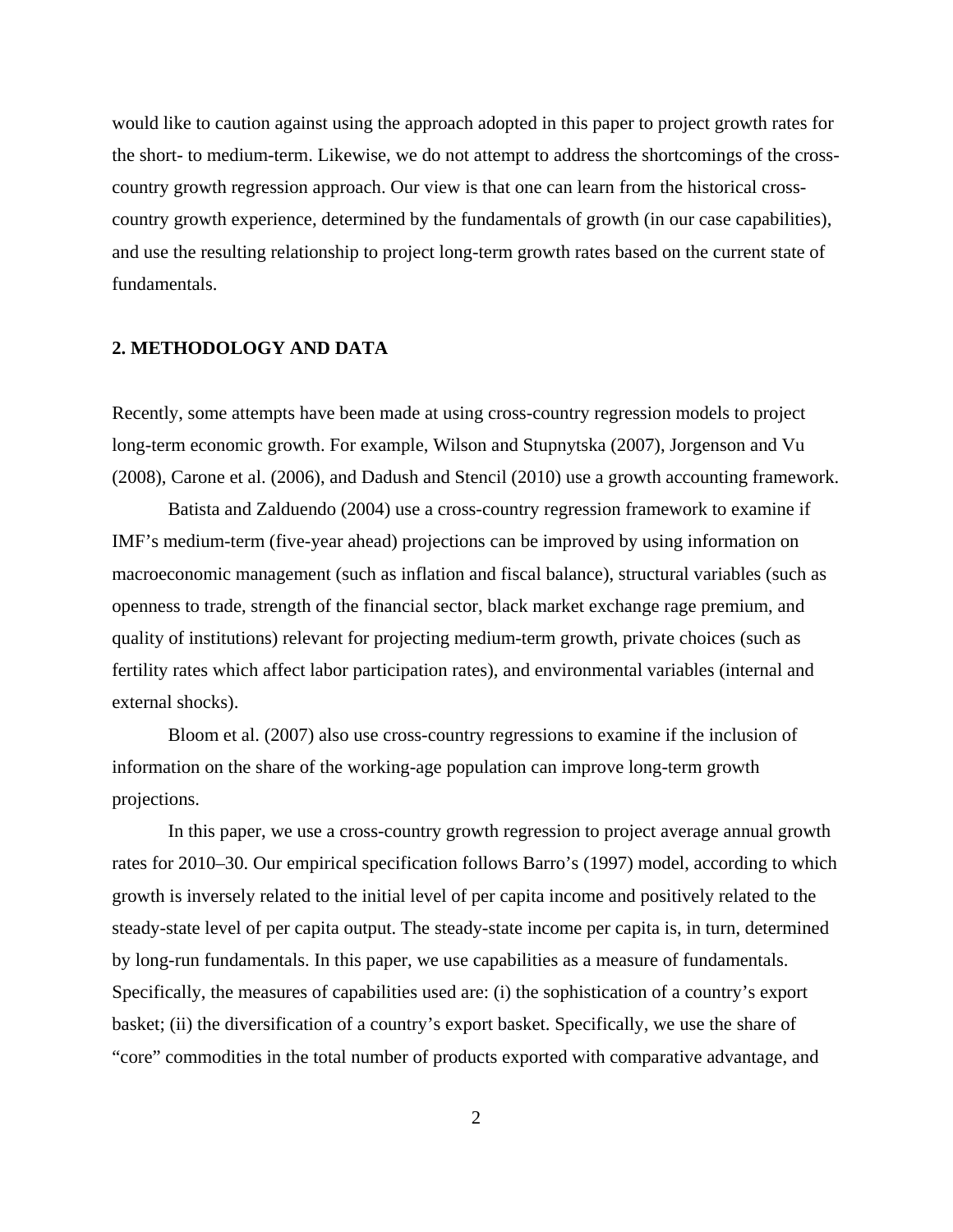the growth of this share. Core commodities are chemicals, machinery, and metals; and (iii) the size of available opportunities for future growth, based on the existing set of capabilities.

Our basic specification is as follows:

life expectancy) $^2_{\scriptscriptstyle \rm 1982}$  +  $\beta_{\scriptscriptstyle 5}$  Ln( EXPY<sub>11962</sub>) +  $\beta_{\scriptscriptstyle 6}$  (share \_ core)  $_{\scriptscriptstyle 1}$ *Growth GDPpc*<sub>11962-2007</sub> =  $\alpha + \beta_1 Ln(GDPpc_{11962}) + \beta_2 (landlock)$ <sub>i</sub> +  $\beta_3 (life$  expectancy)<sub>11962</sub> +  $\beta_7$  (Growth in share \_ core)<sub>11962–2007</sub> +  $\beta_8 Ln(OpenForest_{i1962}) + \beta_9(Ln(OpenForest_{i1962}))$  ^  $2$  +  $\beta_{\scriptscriptstyle 4}(\textit{life }\textit{expectancy})^{\scriptscriptstyle 2}_{\scriptscriptstyle 1962} + \beta_{\scriptscriptstyle 5} Ln(\textit{EXPY}_{\scriptscriptstyle 11962}) + \beta_{\scriptscriptstyle 6}(\textit{share\_core})_{\scriptscriptstyle 11962} +$  $\beta_{\rm 10}$  (invest-to-GDP)  $_{i1962}+\varepsilon_{\rm j}$ 

(1)

The dependent variable is the average annual growth rate of GDP per capita over the period 1962–2007. GDP per capita growth rates are based on 2005 PPP\$ (GDP in 2005 PPP\$ from World Development Indicators, measured in '000s). The explanatory variables on the righthand side are as follows:

*(i) Ln(GDPpc1962*): Log of GDP per capita in the initial year (1962). This variable captures the initial level of development and the coefficient captures the speed of convergence. Its expected sign is negative.

*(ii) landlock*: Dummy variable that takes the value 1 if the country is landlocked and 0 otherwise.

*(iii) Life expectancy*: Life expectancy and its square.

*(iv) Ln(EXPY1962*): Log of initial sophistication (EXPY). EXPY captures the ability of a country to export products exported by the rich countries to the extent that, in general, rich-country exports embody higher productivity, wages, and income per capita. EXPY is a weighted average of the sophistication level of the products in the country's export basket. Following Hausmann et al. (2007), we calculate the level of sophistication of a product (PRODY) as a weighted average of the GDP per capita of the countries that export that product. Algebraically: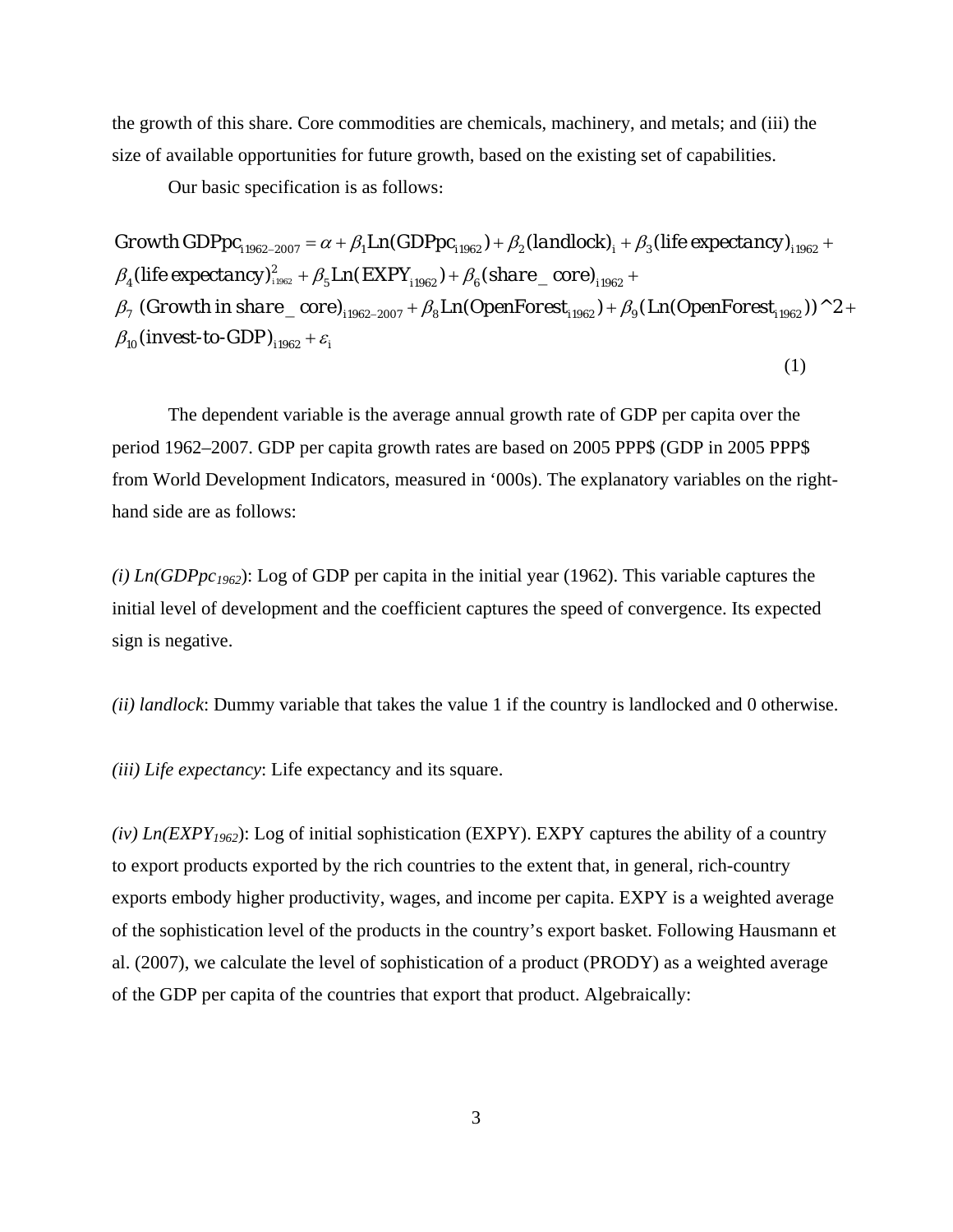$$
PRODY_i = \sum_{c} \left[ \frac{xval_{ci}}{\sum_{c} xval_{ci}} \times GDPpc_c \right]
$$
 (2)

where  $xval_{ci}$  is the value of country *c*'s exports of commodity *i*, and  $GDPpc_c$  is country *c*'s per capita GDP.<sup>1</sup> The level of sophistication of a country's export basket (EXPY) is then calculated as the weighted average of the sophistication of the products exported. Algebraically:

$$
EXPY_c = \sum_{i} \left( \frac{xval_{ci}}{\sum_{i} xval_{ci}} \times PRODY_i \right)
$$
 (3)

EXPY is also measured in 2005 PPP\$ and the measure used is in '000s.

*(v) share\_core1962 and (Growth in share\_core)1962-2007*: A key insight from Hidalgo et al. (2007) is that a significant presence in the "core" allows a country to shift to other more sophisticated products. Core products are machinery, chemicals, and metals. These are products that, on average, have a high PRODY. They represent 41% of the total number of products that we work with (a total of 779). We use the share of core products exported with comparative advantage in the total number of products exported with comparative advantage (share\_core). The average annual growth rate of the share of core products over the period 1962–2007 is also included as an explanatory variable (Growth in share\_core). The rationale that underlies our analysis is that technical progress and structural change evolve together (technical progress induces structural change and vice versa; they jointly lead to growth), and underlying both is the mastering of new capabilities. We expect the coefficients of both initial share\_core and Growth in share\_core to be positive.

<sup>&</sup>lt;sup>1</sup> We use highly disaggregated (SITC-Rev.2 4-digit level) trade data for the years 1962–2007. Data from 1962–2000 is from Feenstra et al. (2005) from the United Nations Commodity Trade Database. This data is extended to 2007 using UNCOMTRADE Database. PRODY is calculated for 779 products. PRODY used is the average of the PRODY of each product in the years 2003–2005.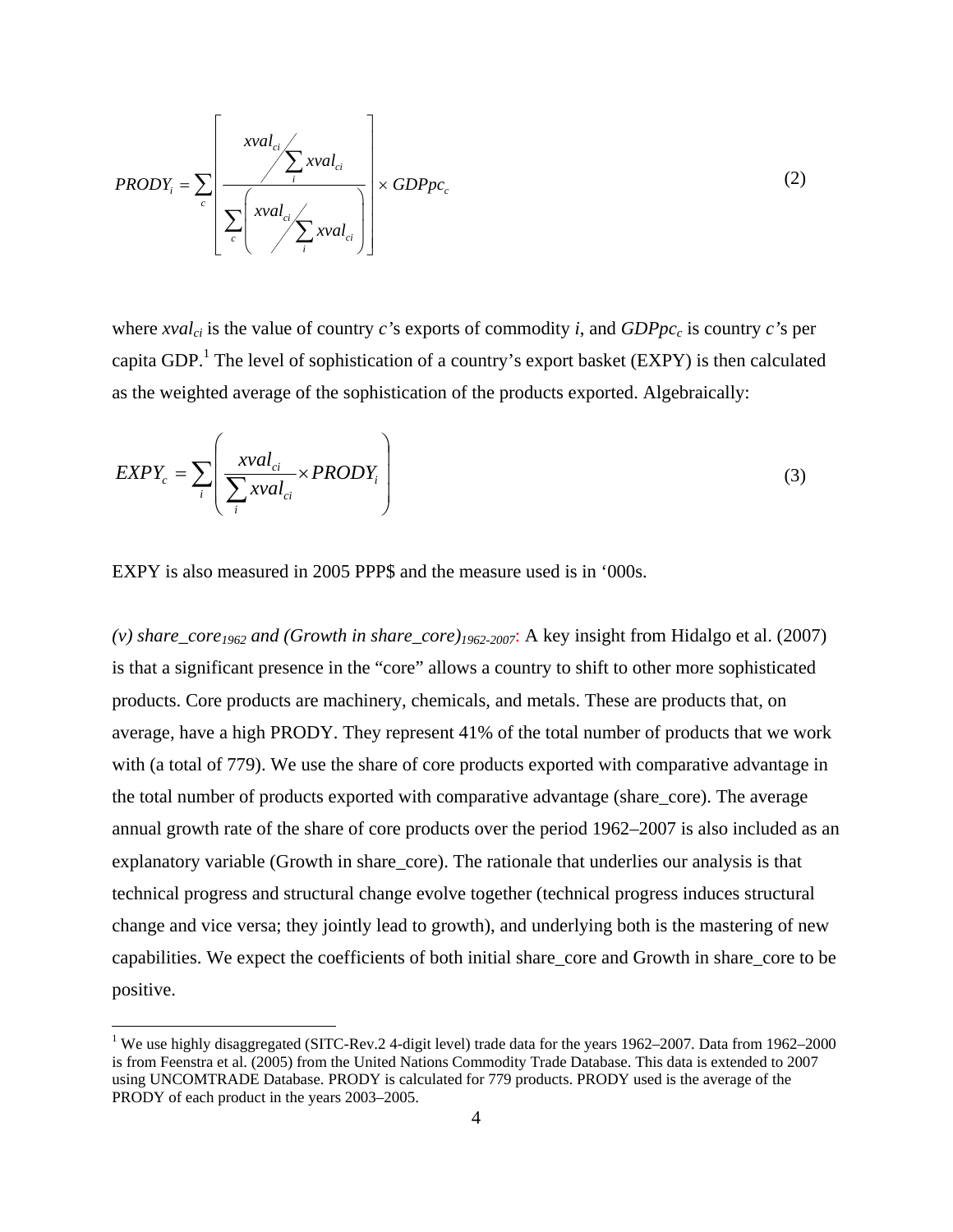$(vi)$  *Ln(OpenForest<sub>1962</sub>*): The size of available opportunities, conditional on the existing capabilities, is a measure of the potential for further structural change. This measure is referred to as *Open Forest*. In a recent paper, Hausmann et al. (2008) conclude that countries with a higher open forest, that is, with a more flexible export basket (in the sense that this allows jumping into other products more easily), are better prepared to react successfully to adverse export shocks. Open Forest is calculated as the weighted average of the sophistication level of all potential export goods of a country (i.e., those goods not yet exported with comparative advantage), where the weight is the *density* or distance between each of these goods and the goods presently exported with comparative advantage. Density (distance) in this context is not a physical concept; rather, it measures how close (far) a commodity, not exported presently with comparative advantage, is to the commodities in which the country currently has a comparative advantage. It is a proxy for the probability that a country can successfully export a "new" product (i.e., that it acquires revealed comparative advantage in it). Algebraically:

$$
Open\_Forest_{c} = \sum_{j} \left[ \omega_{cj} (1 - x_{cj}) PRODY_j \right]
$$
 (4)

where 
$$
\omega_{cj} = \frac{\sum_{i} \phi_{ij} x_{ci}}{\sum_{i} \phi_{ij}}
$$
 is the density;  $x_{ci}, x_{cj} = \begin{cases} 1 & \text{if RCA}_{i,j} \ge 1 \text{ for country } c \\ 0 & \text{if RCA}_{i,j} < 1 \text{ for country } c \end{cases}$ ;  $\varphi_{ij}$  denotes the

proximity or probability that the country will shift resources into good *j* (not exported with comparative advantage), given that it exports good *i*; *PRODYj* (see equation 2) is a measure of the sophistication of product *j* (not exported with comparative advantage); and  $\omega_{cj}PRODY_j$  is the expected value (in terms of the sophistication of exports) of good *j*. Open forest is measured in 2005 PPP\$ and expressed in '000s.

Open forest reflects the (expected) value of the goods that a country could potentially export, i.e., the products that it currently does not export with comparative advantage. This value, therefore, depends on how far the nonexported goods are from the goods currently being exported with a comparative advantage, and on the sophistication level of these nonexported goods.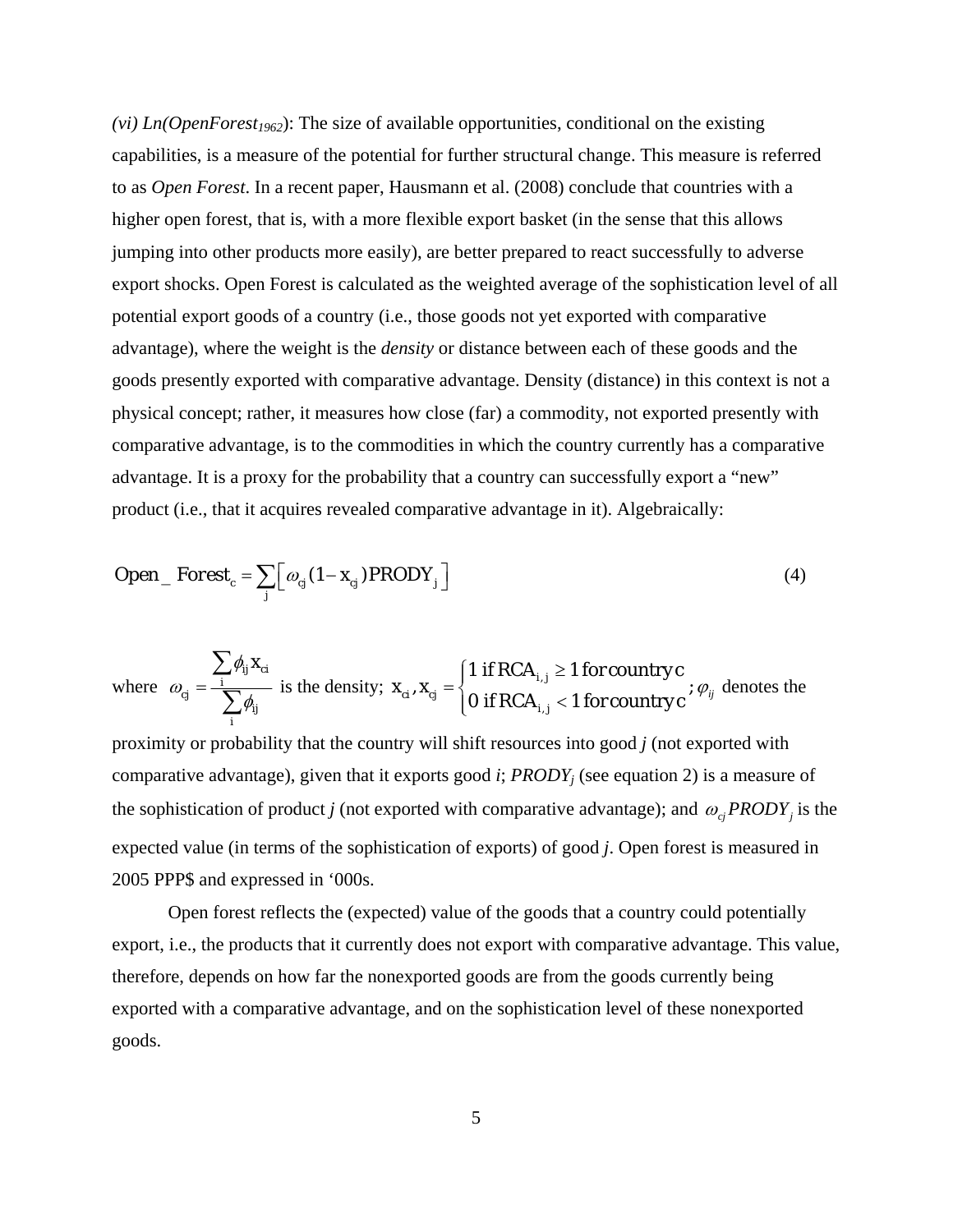One may conclude that, because developed countries have, in general, comparative advantage in more products than developing countries, possibilities for further diversification for developed countries (and, therefore, of a high value of open forest) are limited. However, this is not exactly what matters for purposes of open forest. Developed countries have comparative advantage in sophisticated products (e.g., some types of machinery). These products are "close" to many other sophisticated products, for example, other types of machinery, or chemicals, in the sense that there is a high probability that the country can export them successfully (i.e., that it can acquire comparative advantage) because these products use capabilities similar to the ones it already possesses. On the other hand, there are products that are "far" from the current basket (i.e., greater distance and hence low probability that the country acquires comparative advantage in them) and developed countries will probably not export. These products tend to have low sophistication (e.g., natural resources, some agricultural products) and contribute little to open forest. Therefore, even though developed countries have revealed comparative advantage in the export of a large number of goods, many of the products that they still do not export with comparative advantage are highly sophisticated and the probability of exporting them is high. Hence the relatively high open forest of these countries.

The opposite is true for the developing countries. Even though they can potentially export many products (those in which they do not have a comparative advantage) and most of them are sophisticated (e.g., machinery), the probability that these countries export them is low because they do not have the capabilities to do it (i.e., they are from the current export basket). Hence the low open forest of these economies. Felipe (2010) shows, using a cross-country regression and controlling for the investment-to-GDP ratio and the number of export destinations of each country, that open forest increases with GDP per capita up to a certain level and beyond that level it declines. To take account of any possible non-linearities of GDP per capita growth with respect to open forest, the specification in equation (1) includes both the log of open forest and its square.

*(vii) invest-to-GDP*: Investment-to-GDP ratio.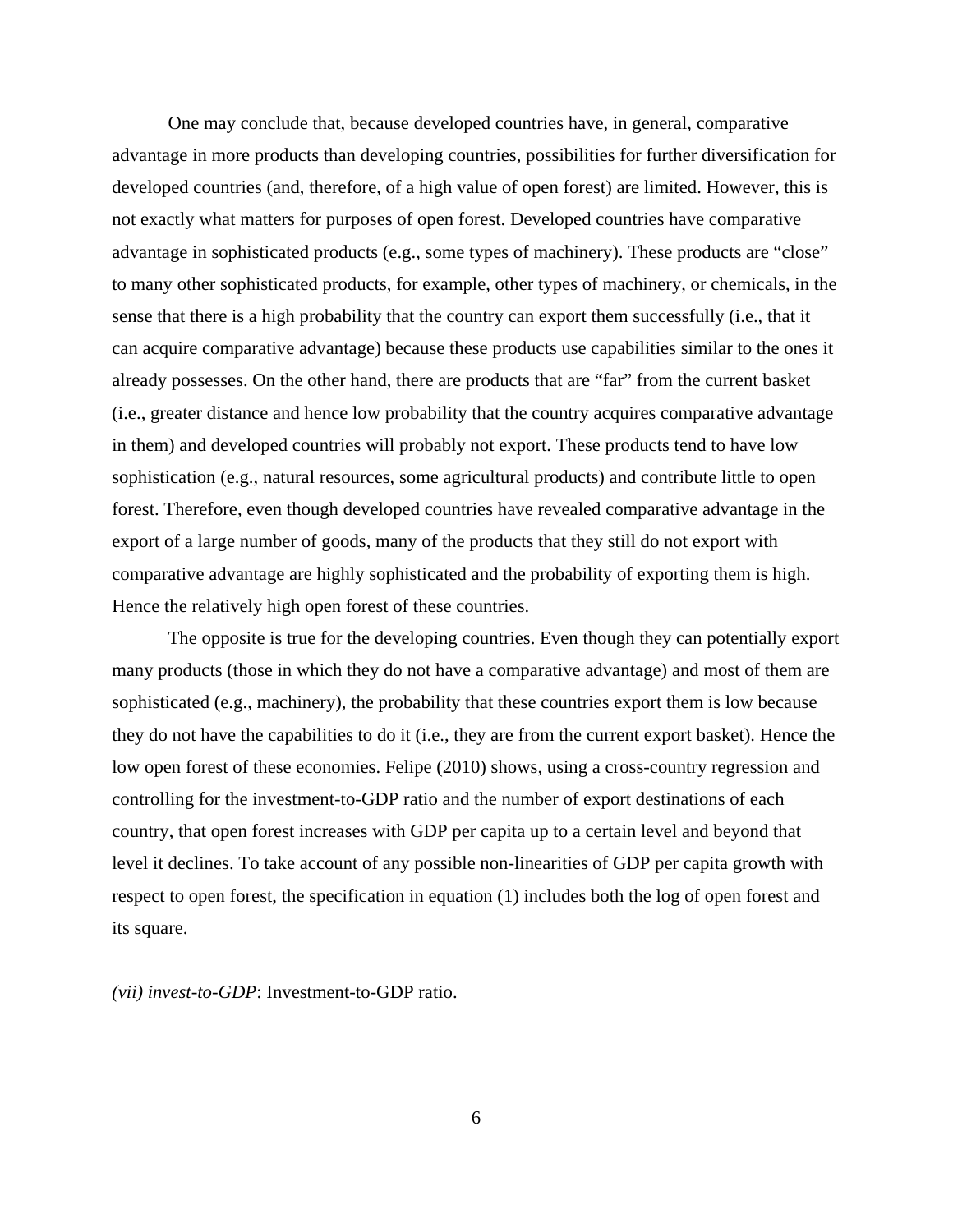### **3. EMPIRICAL RESULTS**

We have estimated three variants of equation (1) and used the three models to generate growth projections. Regression results are shown in table 1. In each case we show both estimated and beta coefficients. 2

|                                 | Model 1                         |          | Model 2          |             | Model 3          |             |
|---------------------------------|---------------------------------|----------|------------------|-------------|------------------|-------------|
|                                 | <b>Estimated</b><br><b>Beta</b> |          | <b>Estimated</b> | <b>Beta</b> | <b>Estimated</b> | <b>Beta</b> |
|                                 | Coeff.                          | Coeff.   | Coeff.           | Coeff.      | Coeff.           | Coeff.      |
| Ln(GDPpc <sub>1962</sub> )      | $-1.642***$                     | $-1.179$ | $-1.603***$      | $-1.129$    | $-1.601***$      | $-1.127$    |
|                                 | [0.207]                         |          | [0.188]          |             | [0.188]          |             |
| Landlock                        | $-1.253***$                     | $-0.255$ | $-1.063***$      | $-0.202$    | $-0.985***$      | $-0.187$    |
|                                 | [0.389]                         |          | [0.386]          |             | [0.348]          |             |
| Life expectancy                 | $0.416***$                      | 3.221    | $0.517***$       | 3.929       | $0.473***$       | 3.596       |
|                                 | [0.118]                         |          | [0.110]          |             | [0.117]          |             |
| (Life expectancy) <sup>2</sup>  | $-0.003**$                      | $-2.345$ | $-0.004***$      | $-3.17$     | $-0.003***$      | $-2.95$     |
|                                 | [0.001]                         |          | [0.001]          |             | [0.001]          |             |
| Ln(EXPY <sub>1962</sub> )       | $0.978***$                      | 0.403    | $0.968***$       | 0.399       | $0.706*$         | 0.291       |
|                                 | [0.273]                         |          | [0.307]          |             | [0.354]          |             |
| $(share\_core_{1962})$          | $3.724**$                       | 0.331    |                  |             |                  |             |
|                                 | [1.473]                         |          |                  |             |                  |             |
| (Growth in share_core1962-2007) | 25.241***                       | 0.294    | 16.753**         | 0.191       | $16.641**$       | 0.19        |
|                                 | [9.072]                         |          | [6.818]          |             | [6.280]          |             |
| Ln(OpenForest <sub>1962</sub> ) |                                 |          | $-3.629*$        | $-2.075$    | $-3.836**$       | $-2.193$    |
|                                 |                                 |          | [1.876]          |             | [1.760]          |             |
| $(Ln(OpenForest1962))2$         |                                 |          | $0.349**$        | 2.416       | $0.372**$        | 2.568       |
|                                 |                                 |          | [0.156]          |             | [0.147]          |             |
| Invest-to-GDP                   |                                 |          |                  |             | $0.033**$        | 0.257       |
|                                 |                                 |          |                  |             | [0.014]          |             |
| Constant                        | $-13.572***$                    |          | $-6.294$         |             | $-4.356$         |             |
|                                 | [3.433]                         |          | [6.266]          |             | [6.048]          |             |
| <b>Observations</b>             | 69                              |          | 68               |             | 68               |             |
| Degrees of freedom              | 61                              |          | 59               |             | 58               |             |
| R-squared                       | 0.64                            |          | 0.66             |             | 0.69             |             |
| <b>Adjusted R-squared</b>       | 0.6                             |          | 0.61             |             | 0.64             |             |

**Table 1: Cross-country Regressions of GDP Per Capita Growth on Initial Conditions (1962–2007)**

**Source:** Authors' estimations.

**Notes:** Robust standard errors in brackets. \*\*\*, \*\*, \* represent statistical significance at 1%, 5%, and 10%, respectively.

<sup>&</sup>lt;sup>2</sup> GDP per capita (measured in 2005 PPPs) and the investment-to-GDP ratio are taken from the World Development Indicators. Capabilities-related measures such as EXPY, diversification, and open forest are constructed using SITC 4-digit (Rev 2) data from UNCOMTRADE. Data on life expectancy is from United Nations' Population division. For initial life expectancy, we use life expectancy for the period 1960–1965.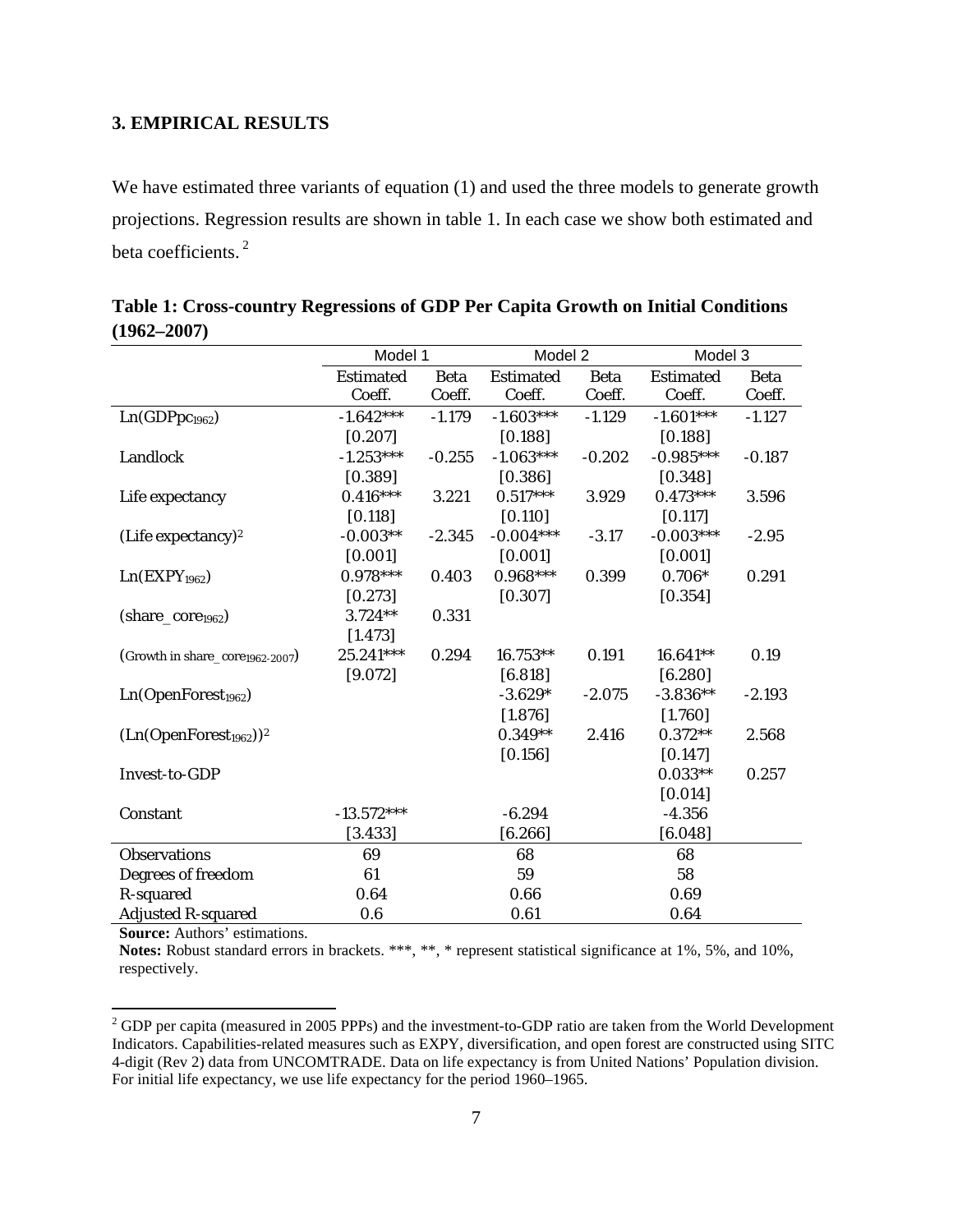**Model 1** includes all the variables in equation (1) except Open Forest (and its square) and the investment-to-GDP ratio. Initial GDP per capita has a negative sign (statistically significant) i.e., countries with a relatively low GDP per capita in 1962 grew faster over the next 45 years. In other words, controlling for other factors, there was conditional convergence among the countries in our sample over the period under consideration. The average annual growth rate of landlocked countries was a little over one percentage point lower than that of countries with access to the sea. Countries with a higher initial life expectancy, signaling a healthier workforce, have grown faster as shown by the positive coefficient of the variable. However, increases in GDP per capita growth derived from higher life expectancy come at a decreasing rate, shown by the negative coefficient on the square of life expectancy.

 Initial sophistication is positive and statistically significant. A ten percent increase in the initial level of sophistication adds 0.1 percentage points to the average annual growth rate. The second variable of interest is the initial diversification (share\_core). We also use growth in diversification (share\_core) to capture the effect on growth of accumulating more complex capabilities. The initial share in the core is measured by the total number of products in the core in which a country has a revealed comparative advantage normalized by the total number of commodities in which the country has a comparative advantage. Our results show that countries with a higher initial share\_core, i.e., those with a greater share of acquired complex capabilities at the start of the period, grow faster. A 10 percentage point increase in the share in the core adds 0.4 percentage points to the average annual growth rate. The growth in the share of commodities in the core i.e., the pace at which more capabilities are added, is also positive and statistically significant. A one percentage point increase in the average annual growth rate of the share of commodities in the core with comparative advantage adds 0.25 percentage points to the average annual growth rate of GDP per capita.

**Model 2** adds Open Forest and eliminates the Initial Share in the Core. The estimation includes both the level and the square of log Open Forest.<sup>3</sup> All the coefficients carry the expected sign. Our results show that the coefficient on the log of the Open Forest is negative, whereas the

 $3$  In unreported regressions, the initial share of commodities in the core was included but was found to be insignificant.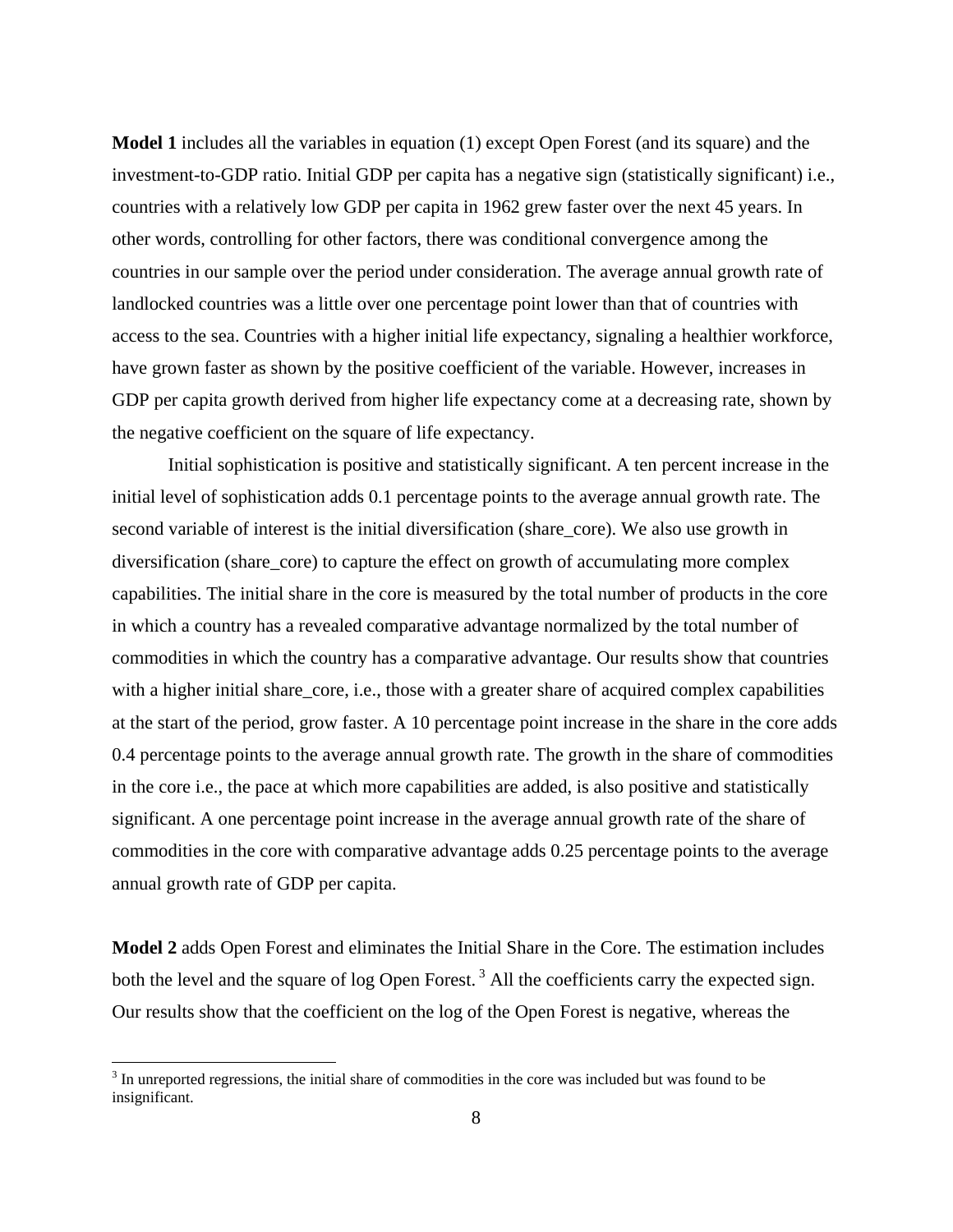coefficient on the square of log of Open Forest is positive (both are statistically significant). This indicates that the relationship between Open Forest and GDP per capita is U-shaped.

**Model 3** adds (on the variable in Model 2) the investment-to-GDP ratio. All coefficients carry the expected sign. Estimation results indicate that a one percentage point increase in the investment-to-GDP ratio adds 0.03 percentage points to the average annual growth rate.

#### **4. GENERATING GROWTH PROJECTIONS**

Using the estimated coefficients from models 1–3 in table 1, we project average annual GDP per capita growth rates for 2010–30. The projected GDP per capita growth rates and average annual population growth rates (the latter taken from the UN Population Division) are used to project GDP growth rates. We need initial values for all variables as well as projections for growth in diversification for 2010–30 to generate GDP per capita growth rates. Construction of the initial values for each of the variables is explained in table 2. For our key variables, we generate two different scenarios.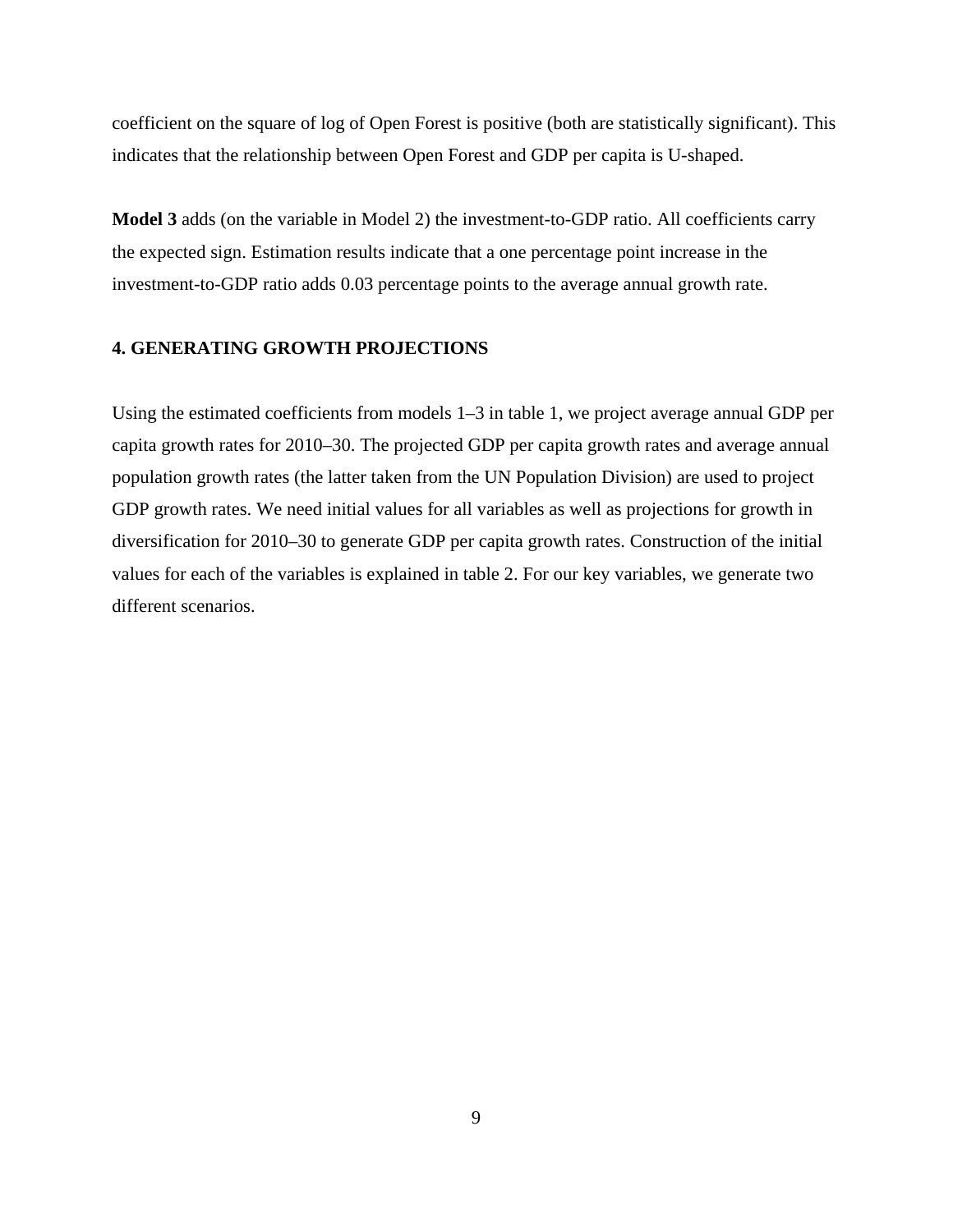|  |  | <b>Table 2: Projection Assumptions</b> |
|--|--|----------------------------------------|
|--|--|----------------------------------------|

| Variable               | Scenario I                                                     | Scenario II            |
|------------------------|----------------------------------------------------------------|------------------------|
| <b>Initial GDP</b> per | We use the growth rate of GDP per capita for 2007-             | Same as scenario I.    |
| capita                 | 10 from the IMF's World Economic Outlook (October              |                        |
|                        | 2009) and apply it to the GDP per capita levels from           |                        |
|                        | the WDI to project the level of GDP per capita in              |                        |
|                        | 2010.                                                          |                        |
| Life expectancy        | Projections of life expectancy are from the United             | Same as scenario I.    |
|                        | Nation's population division. Specifically, we use life        |                        |
|                        | expectancy for 2010-15.                                        |                        |
| <b>Initial EXPY</b>    | Initial EXPY for 2010 is the predicted value obtained          | Same as scenario I     |
|                        | by regressing log EXPY on a time trend. The sample             | except that the sample |
|                        | period for estimation is 1962-2007.                            | now is 1986-2007.      |
| Initial share in       | The initial share in the core for 2010 is the predicted        | Same as scenario I     |
| the core               | value obtained from the regression of the share in the         | except that the        |
|                        | core on a time trend. The share in the core is defined         | estimation period is   |
|                        | as the share of core commodities exported with                 | 1986-2007.             |
|                        | revealed comparative advantage in the total number             |                        |
|                        | of commodities exported with comparative                       |                        |
|                        | advantage. Thus, it is constrained to lie between 0            |                        |
|                        | and 1. We impose the further constraint that for each          |                        |
|                        | country: (i) the upper bound on the share of                   |                        |
|                        | commodities in the core is assumed to be that                  |                        |
|                        | country's maximum share (max_share) for 1962-                  |                        |
|                        | 2007 plus 0.1, if the maximum share at any point in            |                        |
|                        | the past was less than 0.8; (ii) if the maximum share          |                        |
|                        | at any point during 1962-2007 was between 0.8 and              |                        |
|                        | 0.95, the upper bound is the maximum share plus                |                        |
|                        | 0.05; and (iii) if the maximum share at any point for          |                        |
|                        | a given country is above 0.95 we take that to be the           |                        |
|                        | upper bound. <sup>4</sup> Since the diversification measure is |                        |
|                        | bound between 0 and the upper bound describe                   |                        |
|                        | above, we first map diversification into a real line           |                        |
|                        | using a logit transformation before we estimate the            |                        |
|                        | trend growth rates for each country. <sup>5</sup> Since        |                        |
|                        | max_share varies for each country, so does the upper           |                        |

<sup>&</sup>lt;sup>4</sup> The measure of share in the core is a ratio. Changes in the number of products exported with comparative advantage, both core and overall, observed in the historical data is on a net basis, i.e., number of commodities in which a country gains comparative advantage minus the number of commodities in which a country loses comparative advantage. For example, even if a country has a comparative advantage in the same number of products in any two years, some of these products may be different.<br><sup>5</sup> For each country, share in the core is mapped into the real line using a logit transformation as follows:

log((share\_core -0)/(max\_share+0.1-share\_core)) if max\_share<0.8, log((share\_core -0)/(max\_share+0.05 share core)) if max\_share>=0.8 & max\_share<0.95, and log((share\_core -0)/(max\_share-share\_core)) if max\_share>=0.95.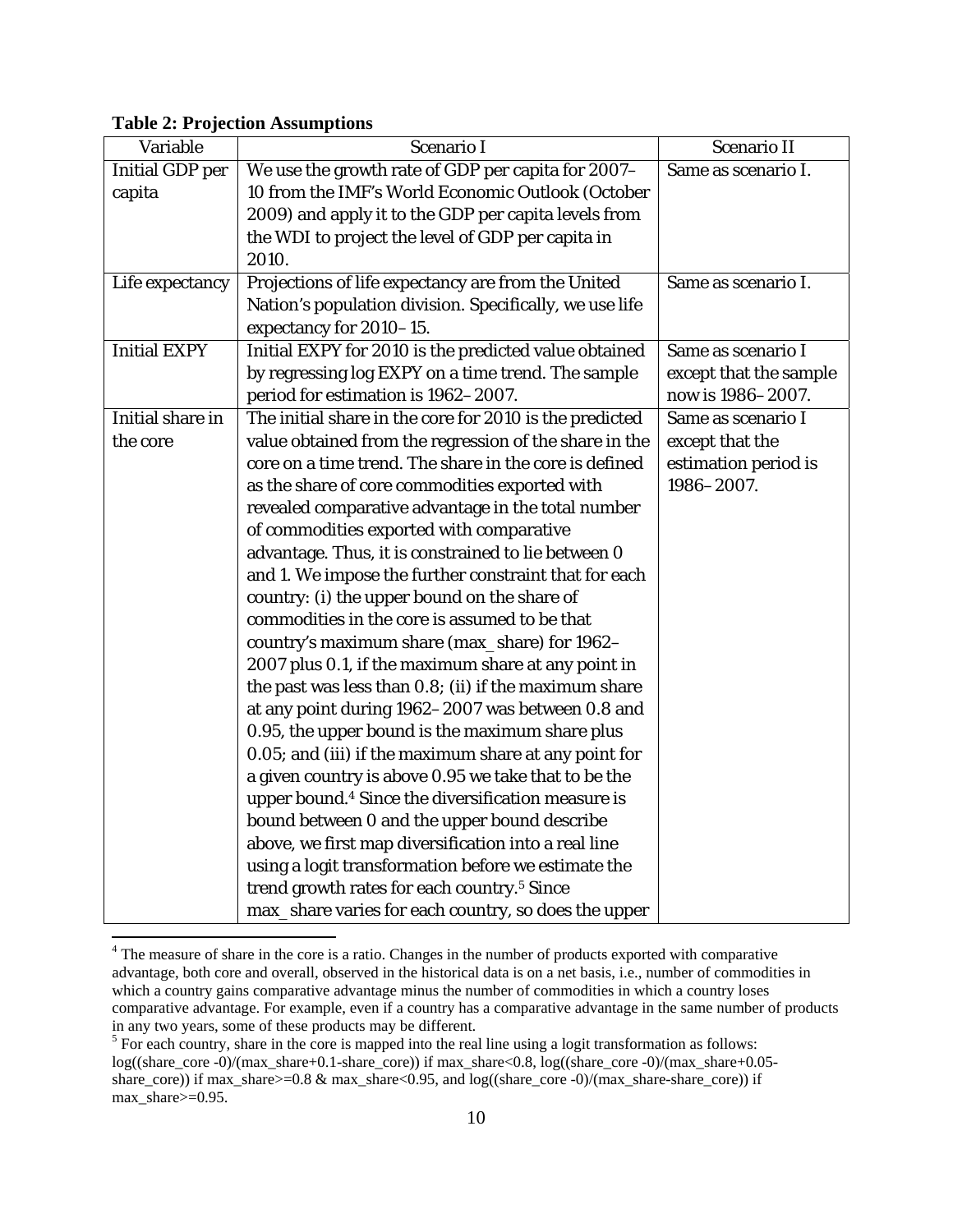|                  | bound for the logit transformation for each country.   |                          |
|------------------|--------------------------------------------------------|--------------------------|
|                  | For scenario 1, estimation period is 1962-2007.        |                          |
| Growth in the    | It is calculated using the share of commodities in the | Same as scenario I       |
| share of         | core exported with comparative advantage in 2010       | except that estimation   |
| commodities in   | and in 2030 (both are projected using the steps        | is based on the period   |
| the core over    | discussed above for initial share in the core).        | 1986-2007.               |
| the period       |                                                        |                          |
| $2010 - 30$      |                                                        |                          |
| Initial open     | Open forest for 2010 is calculated using the average   | Same as scenario I,      |
| forest           | annual growth rate for 1980-2007                       | except that the average  |
|                  |                                                        | annual growth rate is    |
|                  |                                                        | for 1994-2007.           |
| Investment-to-   | The investment-to-GDP ratio for 2010 is calculated     | <b>Investment to GDP</b> |
| <b>GDP</b> ratio | as the average of the ratios in 1994 and in 2007.      | ratio for 2010 is        |
|                  |                                                        | calculated as the        |
|                  |                                                        | average of the ratios in |
|                  |                                                        | 1994, 2000, and 2007.    |

Using the assumptions in table 2, we project annual GDP per capita growth rates for 2010–30. As discussed above, for our key variables we generate two alternative sets of initial values for 2010 (scenario I and scenario II). We use both values for each of the three models to generate GDP per capita growth rates. This gives us six projections. In general, GDP per capita from scenario II is not very different from the projections under scenario I, except in a few cases (Singapore, Korea, and Ireland). Population growth rates are then added to the GDP per capita growth rates to generate GDP growth rates.

The range of the six GDP growth rate projections is shown in table 3. It should be noted that the minimum and maximum GDP growth rates across countries need not come from the same model-scenario combination. A few projections are discussed here. Over the twenty-year period considered (2010–30), our projections show China's GDP growth rate in the range 4.2% to 5.1%; and that of India in the range 5.8%–7.o%. There has been a lot of interest in academic and policy circles about whether China will continue to grow in the 9%–10% range, or even at 8%, which many have suggested is needed to keep unemployment from rising. Our projections show that, over the long term, a high growth such as 10% or even 8% may not be achievable. The reason is that, in the context of our models, China will not be able to continue accumulating capabilities at the same pace as in the past. This significant decline in growth should not be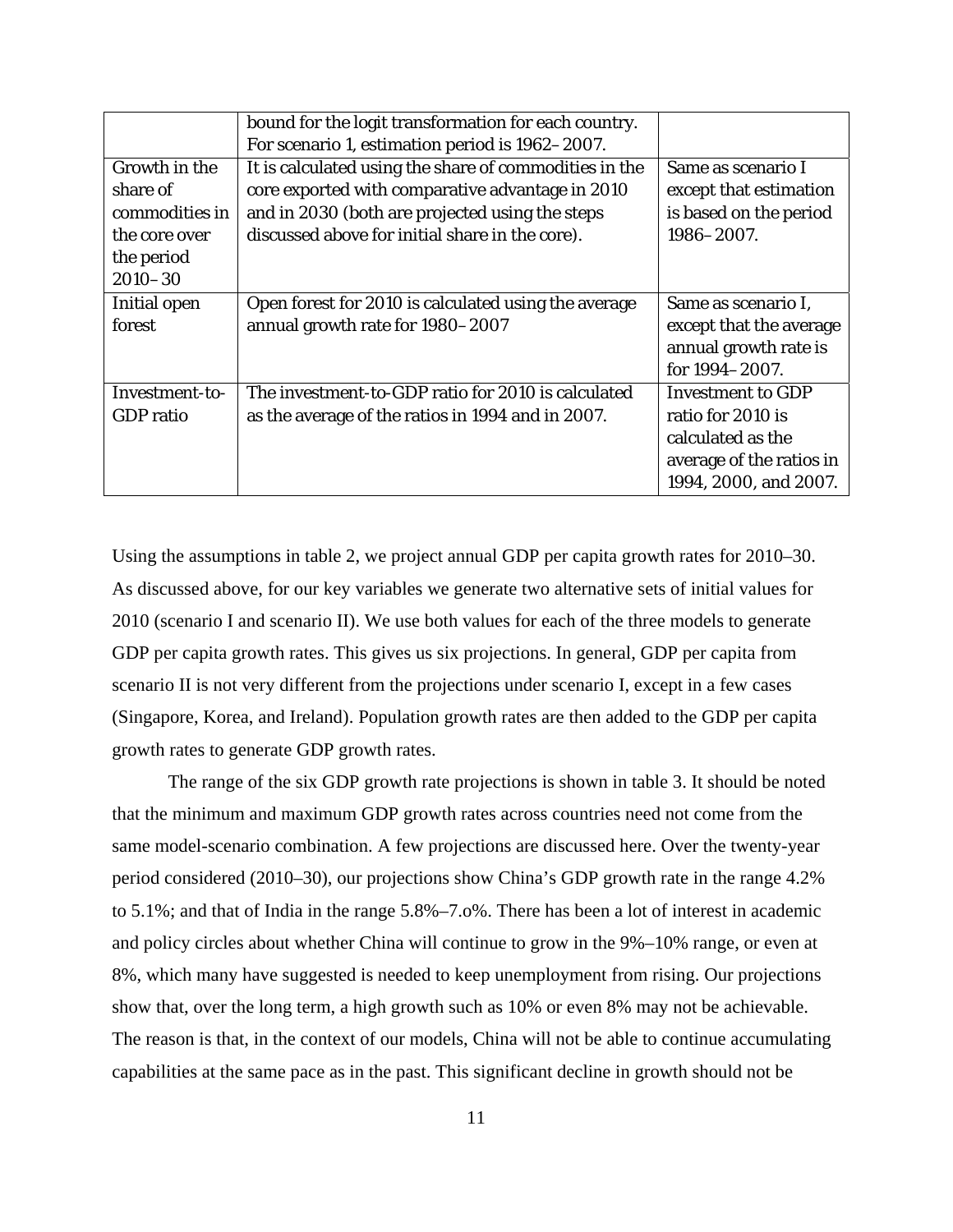interpreted as a collapse or a crisis, but rather as a deceleration in the rate of accumulation of capabilities. $6$  We elaborate upon this in the next section.

Our projections also show that India should be able to grow at an average annual growth rate of 5.8%–7% over the period 2010–30, a growth rate similar to that seen in the past decade. The reasons why India will be able to attain a higher average growth rate than China are as follows:

- (i) China has a higher initial per capita income. Recall that countries with a lower initial income per capita grow faster. Even though China has a higher EXPY and share\_core than India, the beta coefficients on these two variables are smaller (in absolute terms) than that of initial income per capita. Thus, any positive effects coming from a higher EXPY and share\_core are offset by the negative effect of China's higher initial income per capita; and
- (ii) Open forest and its square have the third highest (in absolute terms) beta coefficient, and the projected value of Open Forest for India in 2010 (\$2,490,900) is greater than China's (\$2,417,077). This difference is not offset by the effect of life expectancy and its square, which have the highest (in absolute terms) beta coefficients, because of the negative sign on the square of life expectancy.

Our projections indicate that Brazil's average annual growth rate will be in the range 3.6%–4.5%; Mexico's, 3.7%–4.6%; Thailand's, 4.1%–5%; Poland's, 1.3%–2.8%; and Russia, one of the so-called "BRIC" countries, is projected to grow at a low  $1.0\%$ – $1.2\%$ <sup>7</sup> Among the industrialized countries, our projections indicate that Germany's growth rate during 2010–30 will be in the range 1.4%–1.9%; Japan's, 0.8%–2.5%; and United States', 2.1%–2.6%.

<sup>&</sup>lt;sup>6</sup> See Felipe et al. (2010) on China and Felipe, Kumar, and Abdon (2010a) on India.

 $^7$  Felipe, Kumar, and Abdon (2010b) develop an Index of Opportunities and identify China, India, Poland, Thailand, Mexico, and Brazil (in that order) as countries having the most complex and diversified capabilities among the nonhigh income countries.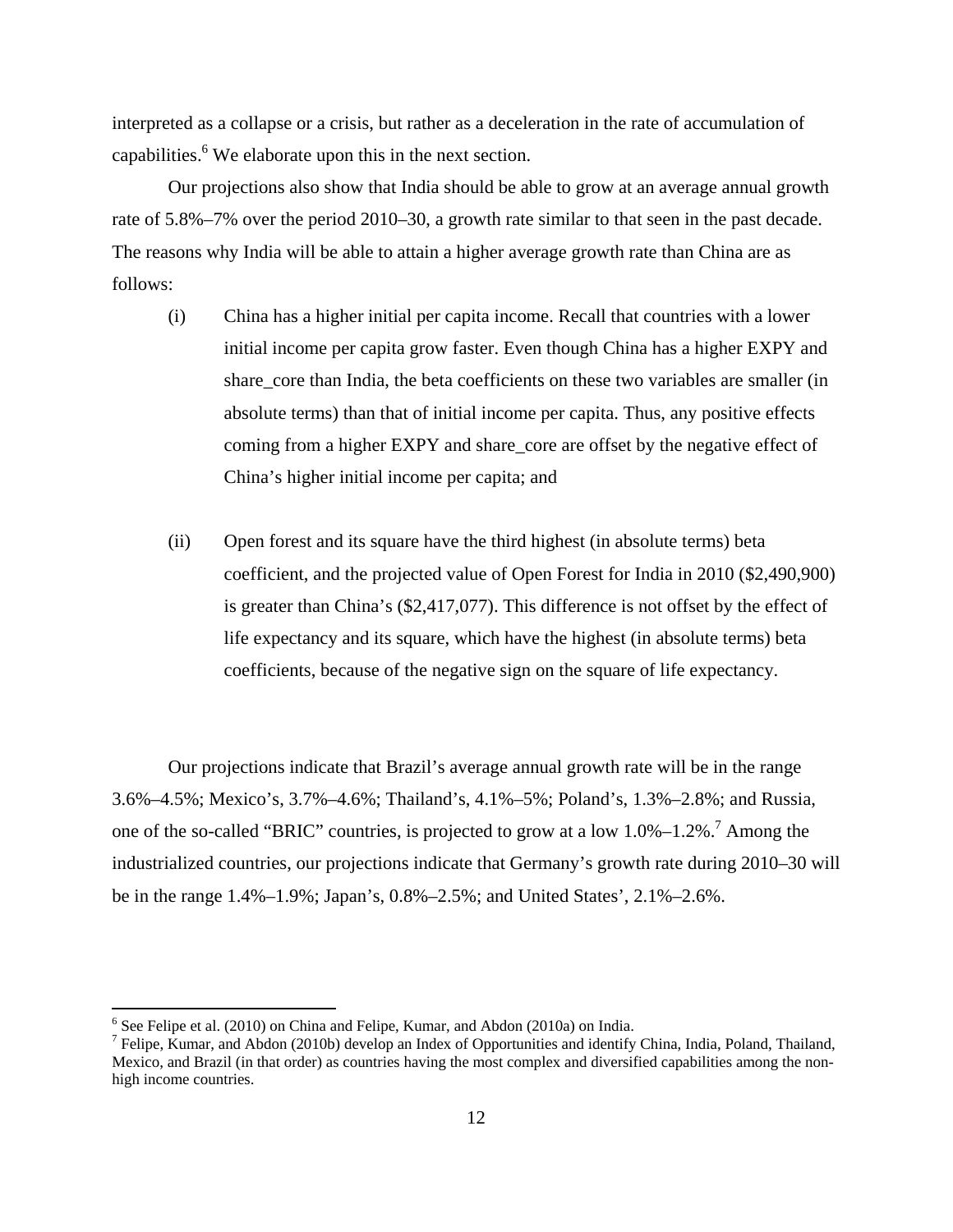| <b>Country</b>                  | Growth<br>projection,<br>average<br>annual<br>growth<br>rate 2010-<br>30(%) | <b>Average</b><br>annual<br>growth<br>rate<br>1990-<br>2007 (%) | <b>Country</b>            | Growth<br>projection,<br>average<br>annual<br>growth<br>rate 2010-<br>30(%) | <b>Average</b><br>annual<br>growth<br>rate<br>1990-<br>2007 (%) |
|---------------------------------|-----------------------------------------------------------------------------|-----------------------------------------------------------------|---------------------------|-----------------------------------------------------------------------------|-----------------------------------------------------------------|
| <b>Albania</b>                  | 2.75-3.25                                                                   | 3.94                                                            | <b>Kyrgyz Republic*</b>   | $0.74 - 2.97$                                                               | 0.94                                                            |
| <b>Algeria</b>                  | 3.37-4.96                                                                   | 2.67                                                            | <b>Lao PDR</b>            | 3.35-4.41                                                                   | 6.83                                                            |
| <b>Angola</b>                   | 3.32-4.92                                                                   | 4.91                                                            | Latvia*                   | 1.74-3.05                                                                   | 5.76                                                            |
| <b>Argentina</b>                | 2.96-3.43                                                                   | 4.25                                                            | Lebanon                   | 2.79-3.88                                                                   | 5.20                                                            |
| Armenia*                        | 2.28-3.61                                                                   | 7.56                                                            | Liberia                   | 8.48-10.14                                                                  | 0.51                                                            |
| <b>Australia</b>                | $0.79 - 1.27$                                                               | 3.20                                                            | Libya                     | 1.92-4.63                                                                   | 2.09                                                            |
| <b>Austria</b>                  | $0.47 - 0.87$                                                               | 2.22                                                            | Lithuania*                | $1.41 - 2.65$                                                               | 3.74                                                            |
| Azerbaijan*                     | $0.61 - 1.23$                                                               | 5.62                                                            | Macedonia, FYR***         | $1.09 - 1.3$                                                                | 2.21                                                            |
| <b>Bangladesh</b>               | $6.01 - 6.45$                                                               | 5.19                                                            | <b>Madagascar</b>         | $7.5 - 8.52$                                                                | 2.42                                                            |
| <b>Barbados</b>                 | $0.49 - 2.58$                                                               | 1.38                                                            | <b>Malawi</b>             | $4.47 - 6.42$                                                               | 3.06                                                            |
| <b>Belarus</b> *                | $0.76 - 1.23$                                                               | 3.62                                                            | <b>Malaysia</b>           | 4.01-5.03                                                                   | 6.07                                                            |
| <b>Belgium</b>                  | $1.65 - 2.17$                                                               | 1.93                                                            | Mali                      | 4.26-4.58                                                                   | 4.22                                                            |
| <b>Belize</b>                   | 3.54-5.43                                                                   | 5.15                                                            | <b>Malta</b>              | $0.85 - 2.56$                                                               | 3.49                                                            |
| <b>Benin</b>                    | 6.04-7.46                                                                   | 4.48                                                            | <b>Mauritania</b>         | 4.45-5.46                                                                   | 3.43                                                            |
| <b>Bolivia</b>                  | 3.49-4.01                                                                   | 3.70                                                            | <b>Mauritius</b>          | $1.45 - 2.36$                                                               | 4.78                                                            |
| <b>Bosnia and Herzegovina**</b> | 2.62-4.06                                                                   | 14.01                                                           | <b>Mexico</b>             | $3.72 - 4.55$                                                               | 3.12                                                            |
| <b>Brazil</b>                   | 3.64-4.54                                                                   | 2.93                                                            | Moldova*                  | $1.02 - 2.25$                                                               | 0.38                                                            |
| <b>Bulgaria</b>                 | $0.72 - 2.71$                                                               | 0.85                                                            | Mongolia                  | 1.49-3.19                                                                   | 3.33                                                            |
| <b>Burkina Faso</b>             | 5.23-5.74                                                                   | 5.82                                                            | <b>Morocco</b>            | 3.66-4.81                                                                   | 3.88                                                            |
| <b>Burundi</b>                  | 5.59-7.06                                                                   | 0.55                                                            | <b>Mozambique</b>         | 3.49-6.79                                                                   | 6.93                                                            |
| <b>Cambodia</b>                 | $4.5 - 5.31$                                                                | 8.61                                                            | <b>Nepal</b>              | 5.49-6.61                                                                   | 4.33                                                            |
| <b>Cameroon</b>                 | 4.45-5.39                                                                   | 2.31                                                            | <b>Netherlands</b>        | $1.45 - 1.71$                                                               | 2.67                                                            |
| <b>Canada</b>                   | 1.38-2.01                                                                   | 2.78                                                            | <b>New Zealand</b>        | 1.97-2.29                                                                   | 3.01                                                            |
| <b>Central African Republic</b> | 4.24-4.79                                                                   | 1.05                                                            | <b>Nicaragua</b>          | $3.6 - 5.02$                                                                | 4.17                                                            |
| <b>Chad</b>                     | 5.07-5.52                                                                   | 5.34                                                            | <b>Niger</b>              | 7.53-8.49                                                                   | 2.80                                                            |
| <b>Chile</b>                    | 2.16-2.53                                                                   | 5.45                                                            | <b>Nigeria</b>            | 4.12-5.24                                                                   | 3.83                                                            |
| <b>China</b>                    | $4.15 - 5.12$                                                               | 10.34                                                           | <b>Norway</b>             | $0.5 - 1.32$                                                                | 3.09                                                            |
| Colombia                        | 4.24-4.72                                                                   | 3.56                                                            | Oman                      | $1.25 - 2.63$                                                               | 6.26                                                            |
| Congo, Rep.                     | 3.33-4.68                                                                   | 3.24                                                            | <b>Pakistan</b>           | 5.78-7.36                                                                   | 4.39                                                            |
| <b>Costa Rica</b>               | 2.96-4.42                                                                   | 4.88                                                            | Panama                    | $3.11 - 3.8$                                                                | 5.30                                                            |
| <b>Cote d'Ivoire</b>            | $6.32 - 7$                                                                  | 1.43                                                            | <b>Papua New Guinea</b>   | 5.52-5.71                                                                   | 3.33                                                            |
| Croatia <sup>*</sup>            | 1.83-2.49                                                                   | 3.57                                                            | <b>Paraguay</b>           | 3.39-3.98                                                                   | 2.93                                                            |
| <b>Cyprus</b>                   | $2.17 - 2.74$                                                               | 3.39                                                            | Peru                      | 3.31-4.03                                                                   | 4.65                                                            |
| <b>Czech Republic</b>           | $0.8 - 1.76$                                                                | 1.94                                                            | <b>Philippines</b>        | 5.85-7.06                                                                   | 3.94                                                            |
| <b>Denmark</b>                  | $1.65 - 1.99$                                                               | 2.24                                                            | <b>Poland</b>             | 1.29-2.79                                                                   | 3.96                                                            |
| <b>Djibouti</b>                 | 4.89-5.87                                                                   | $-0.25$                                                         | Portugal                  | $1.45 - 2.68$                                                               | 2.13                                                            |
| <b>Dominican Republic</b>       | 3.84-4.68                                                                   | 5.67                                                            | Qatar                     | $-0.9 - 1.36$                                                               | 6.70                                                            |
| <b>Ecuador</b>                  | 3.56-3.91                                                                   | 3.34                                                            | <b>Russian Federation</b> | $1.04 - 1.23$                                                               | 0.28                                                            |
| <b>Egypt, Arab Rep.</b>         | 5.24-6.37                                                                   | 4.52                                                            | Rwanda                    | 4.34-5.39                                                                   | 3.37                                                            |
| <b>El Salvador</b>              | 2.97-4.85                                                                   | 4.95                                                            | <b>Samoa</b>              | 3.72-5.19                                                                   | 4.06                                                            |
| <b>Equatorial Guinea</b>        | $1 - 2.35$                                                                  | 20.46                                                           | Saudi Arabia              | 2.08-3.69                                                                   | 4.02                                                            |

## **Table 3: GDP Growth, 2010–30**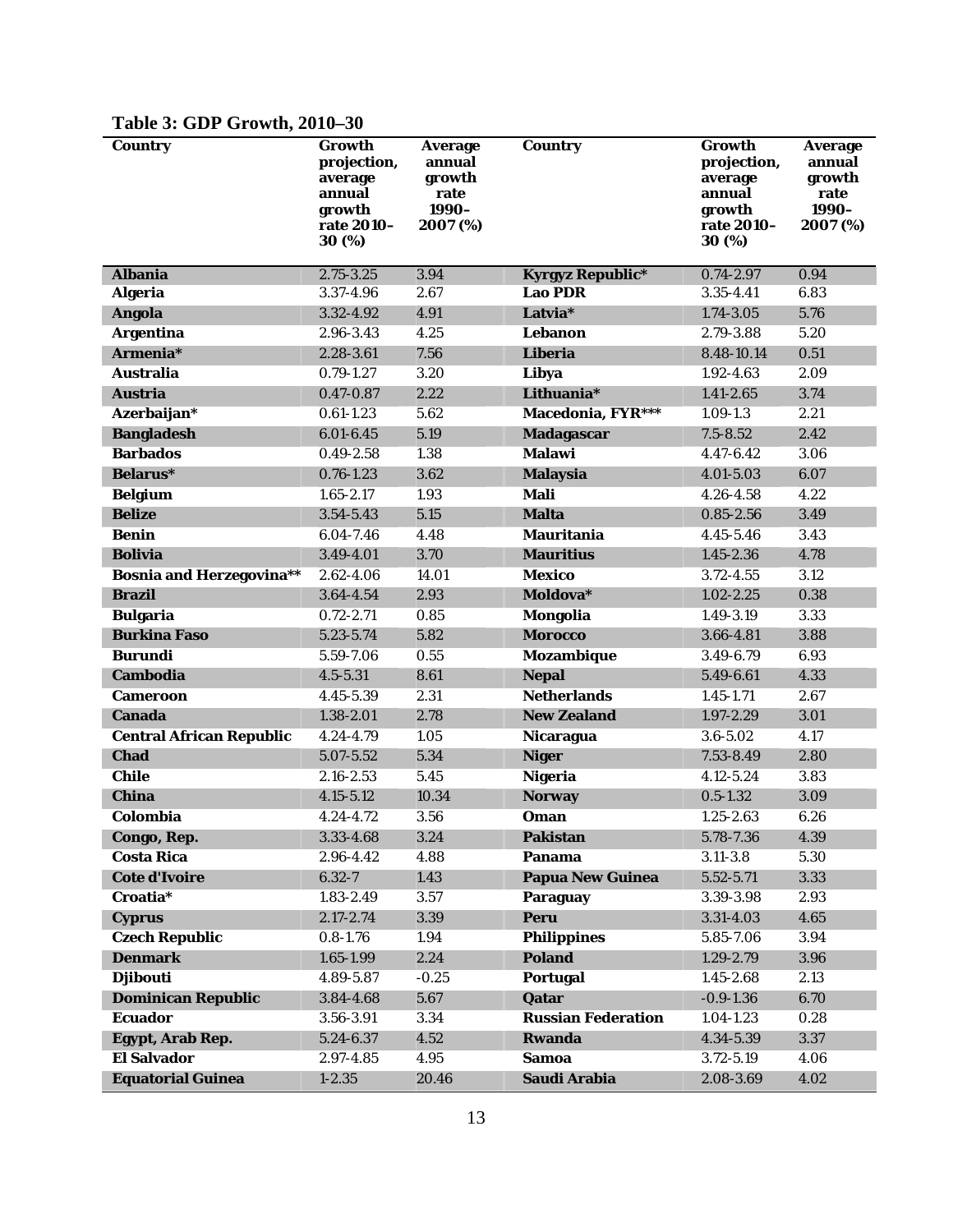| <b>Country</b>          | Growth<br>projection,<br>average<br>annual<br>growth<br>rate 2010–<br>30 (%) | Average<br>annual<br>growth<br>rate<br>1990-<br>2007 (%) | <b>Country</b>              | Growth<br>projection,<br>average<br>annual<br>growth<br>rate 2010-<br>30 (%) | <b>Average</b><br>annual<br>growth<br>rate<br>1990-<br>2007 (%) |
|-------------------------|------------------------------------------------------------------------------|----------------------------------------------------------|-----------------------------|------------------------------------------------------------------------------|-----------------------------------------------------------------|
| Estonia*                | 2.03-3.02                                                                    | 5.39                                                     | <b>Senegal</b>              | $6.9 - 8.2$                                                                  | 3.77                                                            |
| Ethiopia                | $5.52 - 7.4$                                                                 | 4.86                                                     | <b>Sierra Leone</b>         | 6.23-7.88                                                                    | 2.40                                                            |
| Fiji                    | 3.04-4.42                                                                    | 2.35                                                     | <b>Singapore</b>            | $0.63 - 2.72$                                                                | 6.62                                                            |
| <b>Finland</b>          | $1.56 - 2.42$                                                                | 2.38                                                     | <b>Slovak Republic****</b>  | $-0.3 - 0.78$                                                                | 4.01                                                            |
| <b>France</b>           | 1.98-2.26                                                                    | 1.95                                                     | Slovenia*                   | 2.08-2.28                                                                    | 4.26                                                            |
| Gabon                   | 1.86-3.26                                                                    | 1.95                                                     | <b>South Africa</b>         | 1.98-3.05                                                                    | 2.34                                                            |
| <b>Gambia, The</b>      | $6.62 - 7.4$                                                                 | 3.85                                                     | <b>Spain</b>                | 1.87-2.83                                                                    | 2.35                                                            |
| Georgia*                | $1.76 - 2.3$                                                                 | 3.14                                                     | <b>Sri Lanka</b>            | 3.54-4.29                                                                    | 5.27                                                            |
| <b>Germany</b>          | 1.44-1.94                                                                    | 1.73                                                     | <b>Sudan</b>                | 5.66-5.97                                                                    | 6.49                                                            |
| Ghana                   | 5.92-6.85                                                                    | 4.58                                                     | <b>Suriname</b>             | 2.45-4.09                                                                    | 2.25                                                            |
| <b>Greece</b>           | $0.92 - 1.76$                                                                | 2.89                                                     | <b>Sweden</b>               | $1.66 - 2.64$                                                                | 2.23                                                            |
| <b>Guatemala</b>        | 5.34-7.28                                                                    | 3.66                                                     | <b>Switzerland</b>          | $0.38 - 1.26$                                                                | 1.28                                                            |
| Guinea                  | 5.59-6.95                                                                    | 3.56                                                     | <b>Syrian Arab Republic</b> | 5.09-6.78                                                                    | 4.55                                                            |
| Guinea-Bissau           | 6.85-8.19                                                                    | 0.22                                                     | Tajikistan*                 | 2.48-3.32                                                                    | 0.63                                                            |
| Guyana                  | 2.79-3.52                                                                    | 2.79                                                     | <b>Tanzania</b>             | 6.85-8.14                                                                    | 4.25                                                            |
| <b>Haiti</b>            | 4.54-6.85                                                                    | $-0.46$                                                  | <b>Thailand</b>             | 4.14-4.99                                                                    | 4.70                                                            |
| <b>Honduras</b>         | 4.87-6.37                                                                    | 4.48                                                     | <b>Togo</b>                 | $7.17 - 8.55$                                                                | 2.34                                                            |
| <b>Hong Kong, China</b> | $1.11 - 1.47$                                                                | 4.37                                                     | <b>Trinidad and Tobago</b>  | $0.27 - 1.73$                                                                | 4.59                                                            |
| <b>Hungary</b>          | $0.93 - 1.51$                                                                | 1.94                                                     | <b>Tunisia</b>              | 3.38-4.17                                                                    | 4.78                                                            |
| <b>Iceland</b>          | $0.54 - 1.75$                                                                | 3.06                                                     | Turkey                      | 3.35-4.95                                                                    | 4.24                                                            |
| <b>India</b>            | 5.78-7.07                                                                    | 6.47                                                     | Turkmenistan*               | 1.17-1.97                                                                    | 5.43                                                            |
| Indonesia               | 5.11-6.49                                                                    | 4.69                                                     | <b>Uganda</b>               | 6.02-7.76                                                                    | 6.96                                                            |
| Iran, Islamic Rep.      | 2.76-3.15                                                                    | 3.88                                                     | <b>Ukraine</b>              | 2.66-3.52                                                                    | $-1.85$                                                         |
| <b>Ireland</b>          | 1.44-2.98                                                                    | 6.05                                                     | <b>United Arab Emirates</b> | $1.01 - 1.64$                                                                | 5.65                                                            |
| <b>Israel</b>           | 2.67-3.87                                                                    | 4.67                                                     | <b>United Kingdom</b>       | $1.82 - 2.53$                                                                | 2.46                                                            |
| <b>Italy</b>            | $1.83 - 2.12$                                                                | 1.25                                                     | <b>United States</b>        | $2.11 - 2.64$                                                                | 2.90                                                            |
| <b>Jamaica</b>          | 2.33-3.46                                                                    | 2.21                                                     | Uruguay                     | $1.81 - 2.54$                                                                | 2.99                                                            |
| <b>Japan</b>            | $0.82 - 2.53$                                                                | 1.37                                                     | Uzbekistan*                 | 2.51-3.52                                                                    | 3.58                                                            |
| <b>Jordan</b>           | 5.1-5.92                                                                     | 5.92                                                     | Venezuela. RB               | $2.84 - 4.5$                                                                 | 2.86                                                            |
| Kazakhstan*             | $-0.05 - 0.81$                                                               | 3.16                                                     | <b>Vietnam</b>              | 5.13-6.18                                                                    | 7.55                                                            |
| Kenya                   | 6.35-8.06                                                                    | 2.86                                                     | Yemen, Rep.****             | 6.54-7.45                                                                    | 5.03                                                            |
| Korea, Rep.             | 1.64-2.63                                                                    | 5.47                                                     | Zambia                      | $4.12 - 5.59$                                                                | 2.03                                                            |
| <b>Kuwait</b>           | $0.22 - 2.53$                                                                | 6.31                                                     |                             |                                                                              |                                                                 |

\*, \*\*, \*\*\*, \*\*\*\*\* average annual GDP growth rates are for the years 1992–2002, 1994–2002, 1993–2002, and 1991–2002, respectively.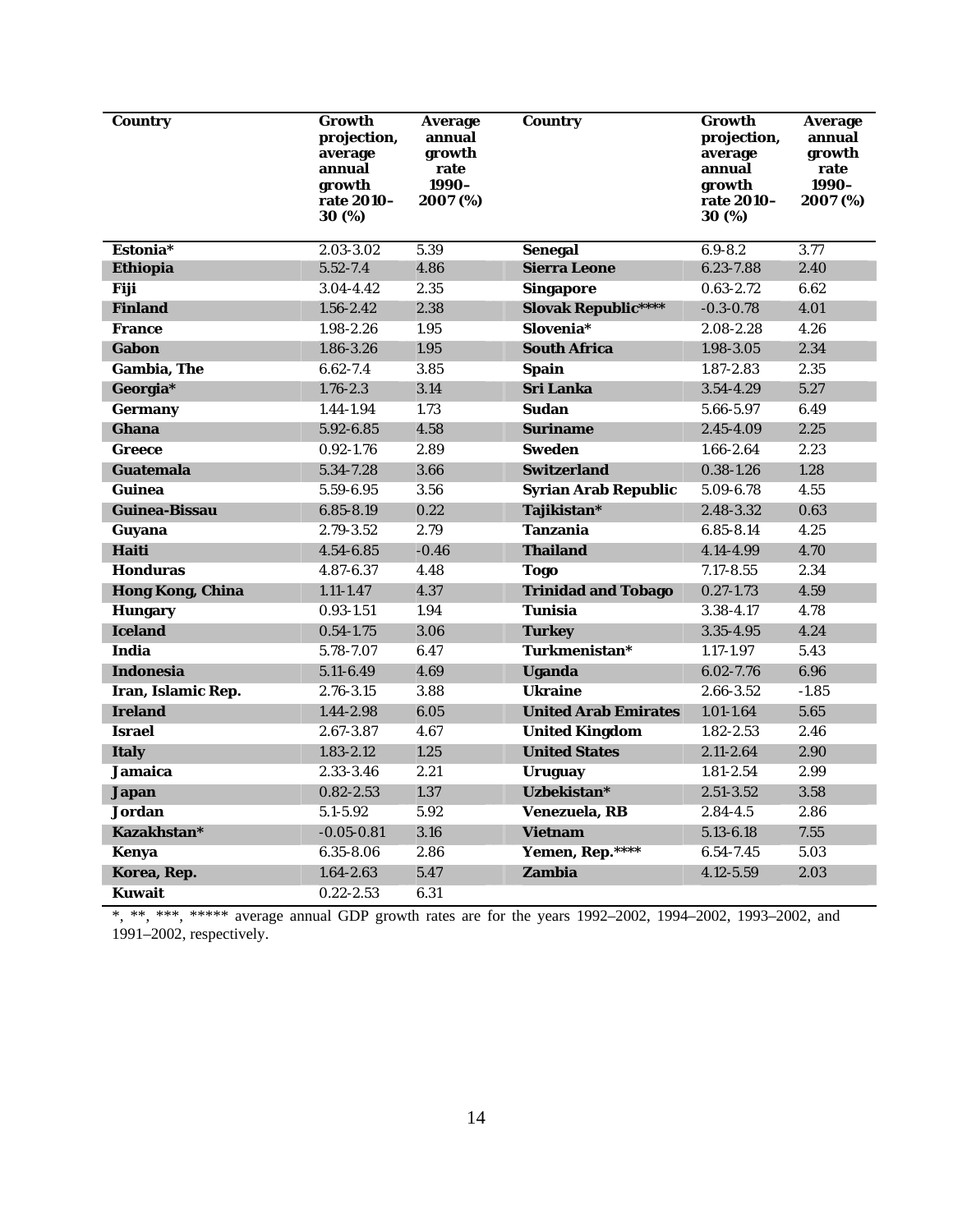#### **5. SOME FINAL CONSIDERATIONS**

We close the paper with a brief discussion about why most likely China will not be able to achieve an average growth rate of 8–10% in the next 20 years, and with a comparison with the projections provided by other models

#### **Can China Achieve an Average Growth Rate of 8%–10% Over the Next 20 Years?**

Using our cross-country regression model, we "reverse-engineer" the initial conditions (i.e., the values of the right hand side variables, specifically sophistication, diversification, and open forest) needed for China to achieve an average annual growth rate in the range of 8%–10%. We rely on model 3 which, for China, generates the highest growth projection. To find out what it would take to generate an average growth rate of 8% over the next 20 years, we plug in different values for all the variables in the model. For initial GDP per capita, life expectancy and investment-to-GDP ratio, we assume the following values for 2010: (i) initial GDP per capita, \$6,458; (ii) life expectancy, 74 years; and (iii) investment-to-GDP ratio, 32%. These values are the same as those in scenario I (see table 2). With respect to the variables measuring capabilities, we proceed as follows. The beta coefficients in table 1 show how changes in the three variables affect GDP per capita growth rates. Among the three relevant variables, Open Forest exerts the biggest influence, followed by growth in diversification and, last, initial sophistication. To be able to generate a growth rate of GDP of 8% the variables need to take on the following values:

- (i) Our projections for the share\_core for 2010 (36%) and 2030 (43%) in table 3 correspond to an average annual growth in share\_core of 1%. This may seem small, but one has to keep in mind that this growth represents a net gain. For purpose of our reverse-engineering exercise, we now assume that the growth in share\_core over 2010–30 is the same as that over 1985–2007, when share\_core increased from 22% to 40%, i.e., an average annual growth rate of 2.75%. This implies that share\_core increases from 36% in 2010 to 62% in 2030.
- (ii) Level of initial sophistication. The initial EXPY value used in our projection in table 3 is \$15,735. Now we assume a value 25% higher, i.e., \$19,583.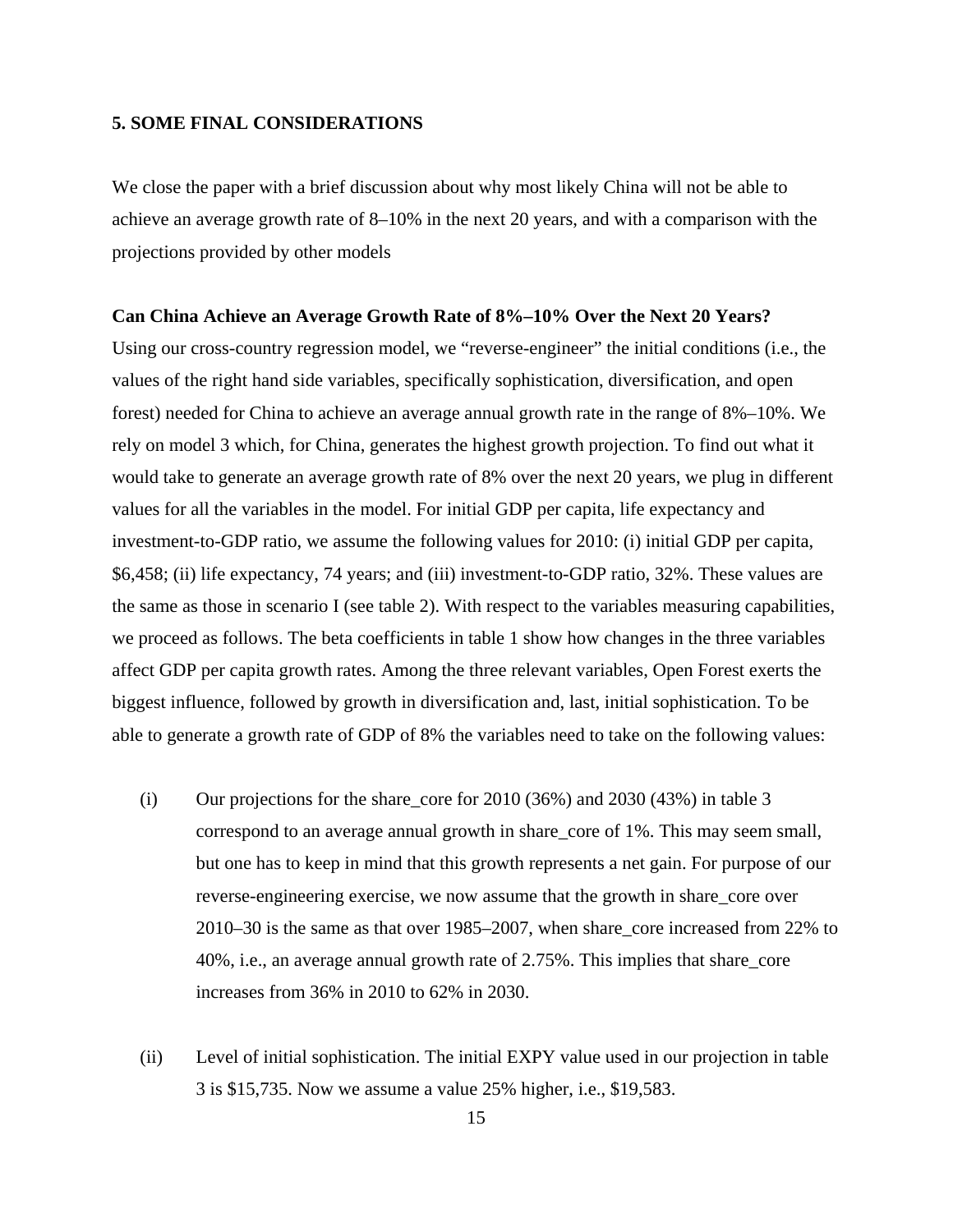(iii) The actual value of Open Forest for China is \$2,330,289 in 2007 and the projected value for 2010 used in table 3 is \$2,417,077. We now assume a value of Open Forest of \$7,710,000.

The problem with these assumptions is that the values assumed for the right-hand side variables needed to generate an annual growth rate of 8% are not plausible. First, even if a 2.75% average annual growth in share\_core (i.e., the share of core commodities in total commodities exported with comparative advantage) were feasible, a 25% increase in sophistication between 2007 and 2010 is rather difficult, given the already high level of EXPY. Second, the high value of Open Forest that we have assumed to achieve a growth rate of 8% is about three-times China's value today, already one of the highest in the world and at the level of the advanced countries. The implausibility of the projected values of our key variables of interest needed to generate a growth projection of 8% should not be interpreted as a failure (although it may have important consequences for China). Our analysis simply highlights that China will not be able to continue accumulating capabilities at the same rate as in the previous 50 years. This is something to be expected.

#### **Comparison with Other Long-term Growth Projections**

While there are some studies that forecast long-term GDP growth (for the years 2010–30 and even beyond), none covers the large sample of countries that we do. Table 4 presents a comparison of our growth projections with projections from the studies of Carone et al. (2006), Dadush and Stancil (2010), and Wilson and Stupnytska (2007).

 In general, the top end of our growth projections is similar to that of at least one of these other studies. Our projections are slightly more optimistic for some developed countries, such as France, Germany, Italy, Japan, and the Netherlands. One possible reason for this outcome could be our focus on capabilities. These countries have acquired a very complex and varied set of capabilities, which places them very well to continue growing. In some other cases, such as Hungary, Iran, Ireland, Latvia, Lithuania, Malta, Nigeria, Russia, Saudi Arabia, the Slovak Republic, and South Africa, the top end of our growth projections is lower than the growth rate provided by other authors.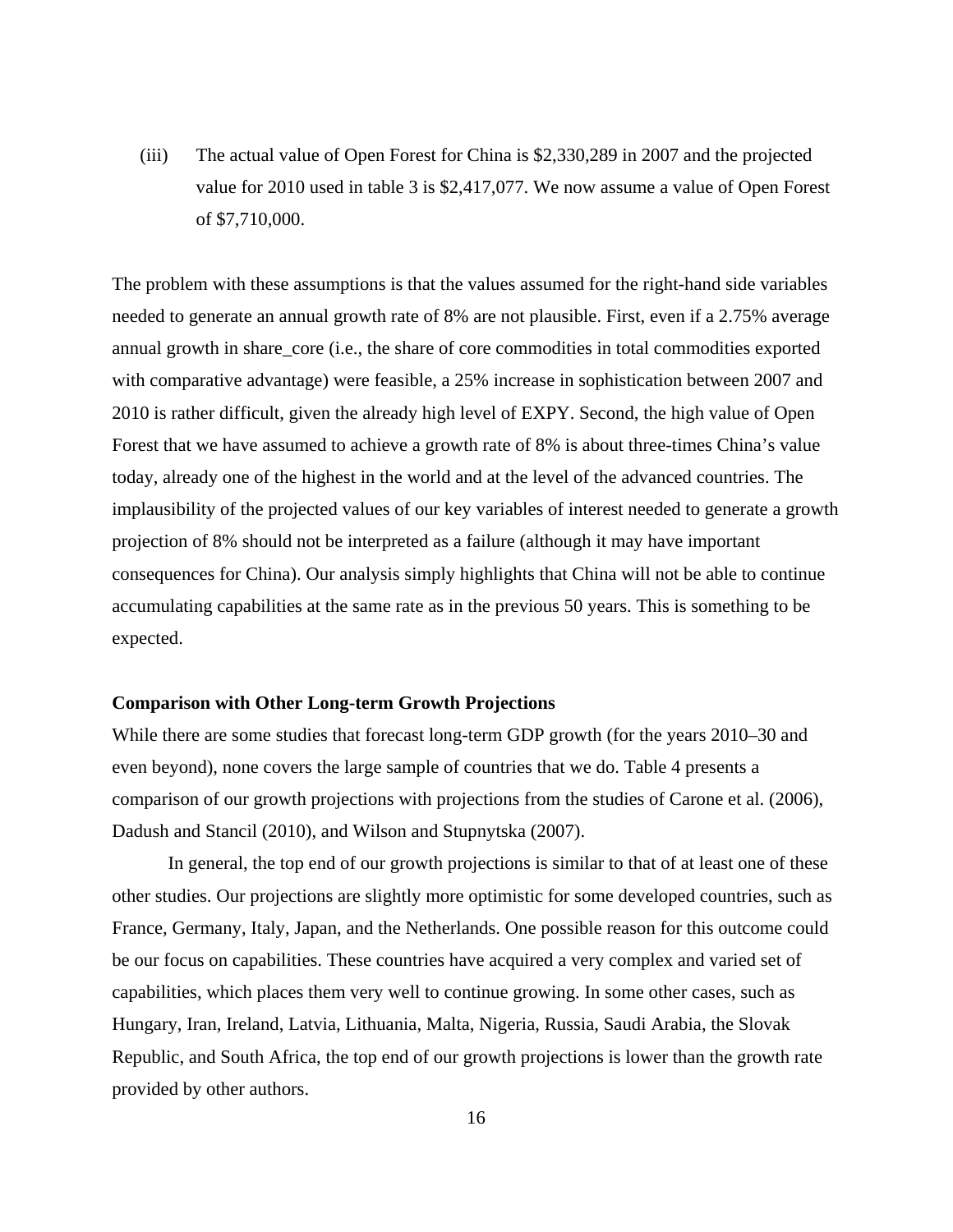Finally, our growth projections for China are comparable to those of other studies;<sup>8</sup> while for India our projections are about a percentage point higher. Our projections are also slightly higher for Brazil, and are similar for Mexico and Poland.

<sup>&</sup>lt;sup>8</sup> Perkins and Rawski (2008), using a conventional growth accounting framework to forecast China's growth to 2025, also reach the conclusion that it will not be able to achieve an annual growth rate of 9–10%. A more possible scenario, assuming a stable domestic and international political environment, is a growth rate of 6–8% during 2006– 2015, and of 5–7% during 2016–2025. Nevertheless, the authors make the point clear that these growth rates "are not a sure thing" (Perkins and Rawski 2008: 879).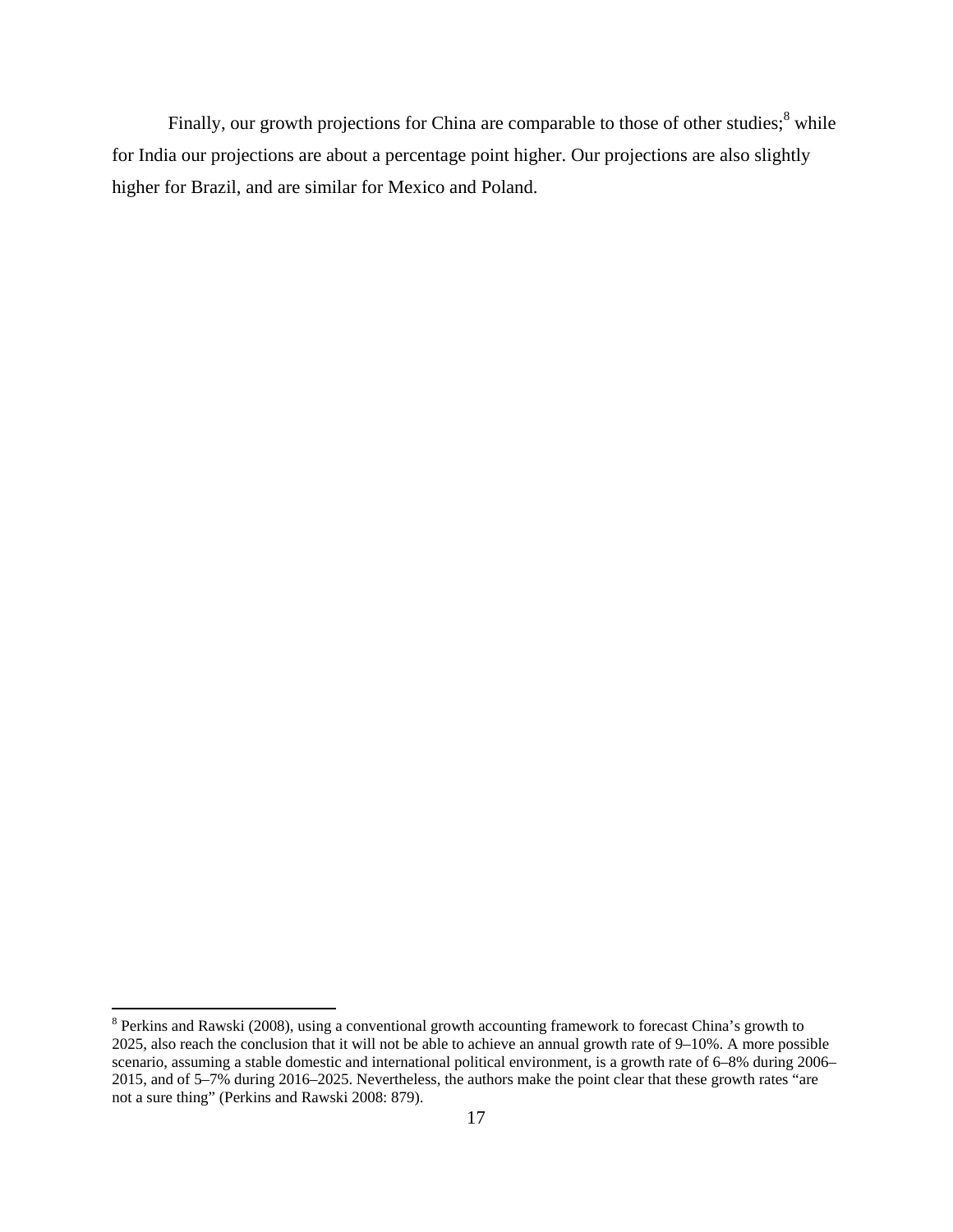| <b>Country</b>    | Our                | Dadush and Stancil (2010) |         | Carone et al. (2006) | Wilson and Stupnytska (2007) |         |
|-------------------|--------------------|---------------------------|---------|----------------------|------------------------------|---------|
|                   | <b>Projections</b> |                           |         |                      |                              |         |
|                   |                    | 2009-50 (low)             | 2009-50 | 2011-30              | 2006-30                      | 2015-30 |
| <b>Argentina</b>  | $2.96 - 3.43$      | 2.80                      | 4.10    |                      |                              |         |
| <b>Australia</b>  | $0.79 - 1.27$      | 2.10                      | 2.90    |                      |                              |         |
| <b>Austria</b>    | $0.47 - 0.87$      |                           |         | 1.63                 |                              |         |
| <b>Bangladesh</b> | $6.01 - 6.45$      |                           |         |                      | 5.23                         | 5.37    |
| <b>Belgium</b>    | $1.65 - 2.17$      |                           |         | 1.73                 |                              |         |
| <b>Brazil</b>     | $3.64 - 4.54$      | 2.80                      | 4.10    |                      | 3.82                         | 3.77    |
| Canada            | 1.38-2.01          | 1.80                      | 2.60    |                      | 2.07                         | 1.93    |
| <b>China</b>      | $4.15 - 5.12$      | 4.10                      | 5.60    |                      | 5.79                         | 4.67    |
| <b>Cyprus</b>     | $2.17 - 2.74$      |                           |         | 3.74                 |                              |         |
| <b>Czech</b>      | $0.8 - 1.76$       |                           |         | 2.53                 |                              |         |
| <b>Republic</b>   |                    |                           |         |                      |                              |         |
| <b>Denmark</b>    | $1.65 - 1.99$      |                           |         | 1.64                 |                              |         |
| Egypt             | $5.24 - 6.37$      |                           |         |                      | 5.04                         | 5.07    |
| <b>Estonia</b>    | $2.03 - 3.02$      |                           |         | 3.01                 |                              |         |
| <b>Ethiopia</b>   | $5.52 - 7.4$       | 5.10                      |         |                      |                              |         |
| <b>Finland</b>    | $1.56 - 2.42$      |                           |         | 1.69                 |                              |         |
| <b>France</b>     | 1.98-2.26          | 1.40                      | 2.10    | 1.79                 | 1.74                         | 1.70    |
| <b>Germany</b>    | $1.44 - 1.94$      | 0.80                      | 1.40    | 1.38                 | 1.14                         | 0.80    |
| Ghana             | $5.92 - 6.85$      | 5.00                      |         |                      |                              |         |
| <b>Greece</b>     | $0.92 - 1.76$      |                           |         | 1.58                 |                              |         |
| <b>Hungary</b>    | $0.93 - 1.51$      |                           |         | 2.54                 |                              |         |
| <b>India</b>      | 5.78-7.07          | 4.30                      | 5.90    |                      | 6.18                         | 5.93    |
| <b>Indonesia</b>  | $5.11 - 6.49$      | 3.30                      | 4.80    |                      | 4.77                         | 4.63    |
| <b>Iran</b>       | $2.76 - 3.15$      |                           |         |                      | 4.19                         | 4.00    |
| <b>Ireland</b>    | 1.44-2.98          |                           |         | 3.31                 |                              |         |
| <b>Italy</b>      | $1.83 - 2.12$      | 0.70                      | 1.30    | 1.48                 | 1.17                         | 0.97    |

# **Table 4: Comparisons with Other Projections**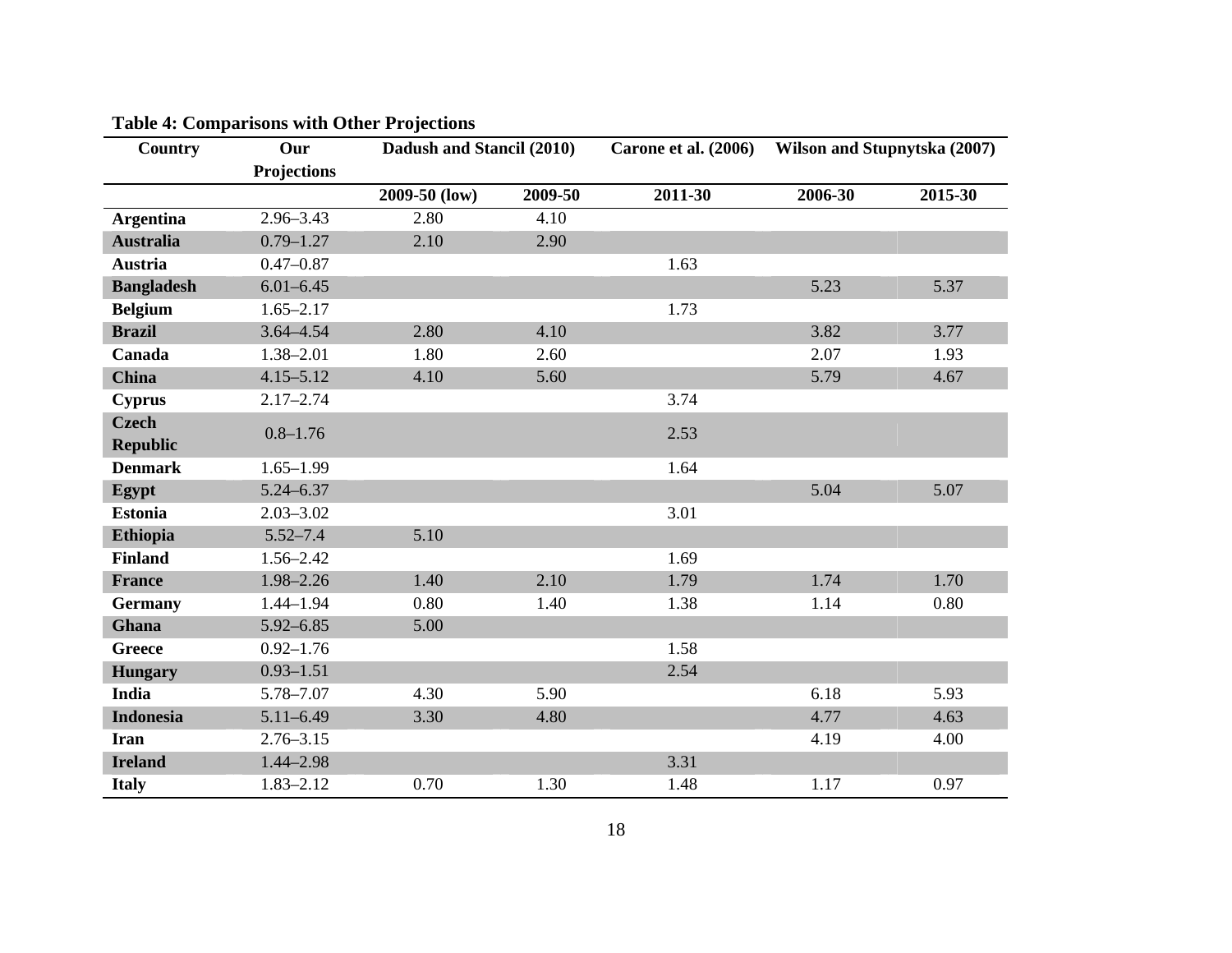| <b>Japan</b>         | $0.82 - 2.53$ | 0.50 | 1.10 |      | 1.26 | 1.23 |
|----------------------|---------------|------|------|------|------|------|
|                      | $6.35 - 8.06$ | 3.90 |      |      |      |      |
| Kenya                |               |      |      |      |      |      |
| Korea                | $1.64 - 2.63$ | 1.60 | 2.50 |      | 3.18 | 2.57 |
| Latvia               | $1.74 - 3.05$ |      |      | 3.34 |      |      |
| Lithuania            | $1.41 - 2.65$ |      |      | 3.24 |      |      |
| <b>Malta</b>         | $0.85 - 2.56$ |      |      | 2.81 |      |      |
| <b>Mexico</b>        | $3.72 - 4.55$ | 3.10 | 4.30 |      | 4.27 | 4.20 |
| <b>Netherlands</b>   | $1.45 - 1.71$ |      |      | 1.59 |      |      |
| <b>Nigeria</b>       | $4.12 - 5.24$ | 3.90 |      |      | 5.97 | 6.20 |
| <b>Pakistan</b>      | 5.78-7.36     |      |      |      | 5.04 | 5.00 |
| <b>Philippines</b>   | 5.85-7.06     |      |      |      | 5.20 | 5.13 |
| <b>Poland</b>        | $1.29 - 2.79$ |      |      | 3.22 |      |      |
| Portugal             | $1.45 - 2.68$ |      |      | 2.14 |      |      |
| <b>Russia</b>        | $1.04 - 1.23$ | 2.20 | 3.30 |      | 3.57 | 3.13 |
| Saudi Arabia         | $2.08 - 3.69$ | 3.60 | 4.80 |      |      |      |
| <b>Slovak</b>        | $-0.3 - 0.78$ |      |      | 3.35 |      |      |
| <b>Republic</b>      |               |      |      |      |      |      |
| <b>Slovenia</b>      | $2.08 - 2.28$ |      |      | 2.43 |      |      |
| <b>South Africa</b>  | 1.98-3.05     | 3.00 | 4.30 |      |      |      |
| <b>Spain</b>         | $1.87 - 2.83$ |      |      | 1.97 |      |      |
| <b>Sweden</b>        | $1.66 - 2.64$ |      |      | 2.38 |      |      |
| <b>Turkey</b>        | $3.35 - 4.95$ | 3.10 | 4.40 |      | 4.05 | 3.83 |
| <b>United</b>        |               |      |      |      | 1.84 |      |
| <b>Kingdom</b>       | $1.82 - 2.53$ | 1.50 | 2.10 | 2.08 |      | 1.57 |
| <b>United States</b> | $2.11 - 2.64$ | 2.00 | 2.70 |      | 2.30 | 2.30 |
| <b>Vietnam</b>       | $5.13 - 6.18$ |      |      |      | 6.96 | 6.47 |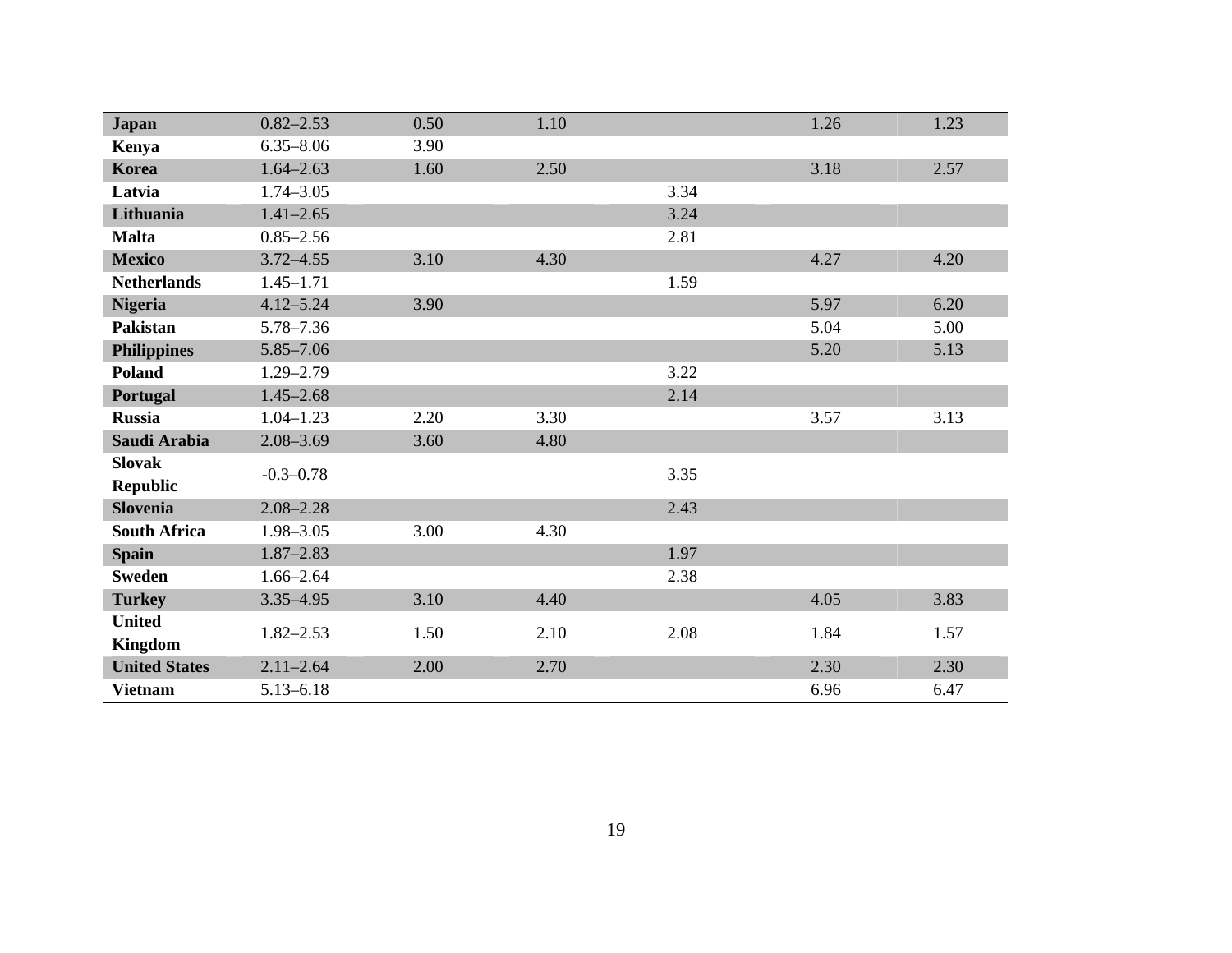### **REFERENCES**

- Barro, R. 1997. *Determinants of economic growth: A cross-country empirical study*. Cambridge, MA: MIT Press.
- Batista, C., and J. Zalduendo. 2004. "Can the IMF's medium-term growth projections be improved?" IMF Working Paper 04-203.
- Bloom, D., D. Canning, G. Fink, and J. Finlay. 2007. "Does age structure forecast economic growth?" *International Journal of Forecasting* 23: 569–585.
- Carone, G., C. Denis, K. Mc Morrow, G. Mourre, and W. Röger. 2006. "Long-term labour productivity and GDP projections for the EU25 member states: a production function framework." European Commission Economic Papers No. 253, June.
- Dadush, U., and B. Stancil. 2010. "The world order in 2050." Carnegie Endowment for International Peace Policy Outlook, February.
- Feenstra, R., R. Lipsey, H. Deng, A. Ma, and H. Mo. 2005. "World Trade Flows: 1962–2000." Working Paper 11040. Cambridge, MA: National Bureau of Economic Research (NBER).
- Felipe, J. 2010. *Inclusive Growth, Full Employment, and Structural Change: Implications and Policies for Developing Asia*. London: Anthem Press.
- Felipe, J, U. Kumar, N. Usui, and A. Abdon. 2010. "Why has China succeeded? An why it will continue to do so." Asian Development Bank. Mimeograph. http://jesusfelipe.com/download/product\_space\_china.pdf
- Felipe, J., U. Kumar and A. Abdon. 2010a. "Exports, capabilities, and industrial policy in India." Asian Development Bank. Mimeograph. Available at: http://jesusfelipe.com/download/industrial\_policy\_india.pdf
- Felipe, J., U. Kumar and A. Abdon. 2010b. "As you sow so shall you reap: from capabilities to opportunities." Asian Development Bank. Mimeograph. Available at: http://jesusfelipe.com/download/Index\_of\_Opportunities.pdf
- Hausmann, R., F. Rodriguez, and R. Wagner. 2008. "Growth Collapses." in C.M. Reinhart, C.A. Vegh, and A. Velasco (eds.), *Growth Crises and Transition.* Cambridge, MA: MIT Press.
- Hausmann, R., J. Huwang, and D. Rodrik. 2007. "What you export matters." *Journal of Economic Growth* 12(1): 1–15.
- Hidalgo, C., B. Klinger, A.L. Barabasi, and R. Hausmann. 2007. "The Product Space Conditions the Development of Nations." *Science* 317: 482–487.